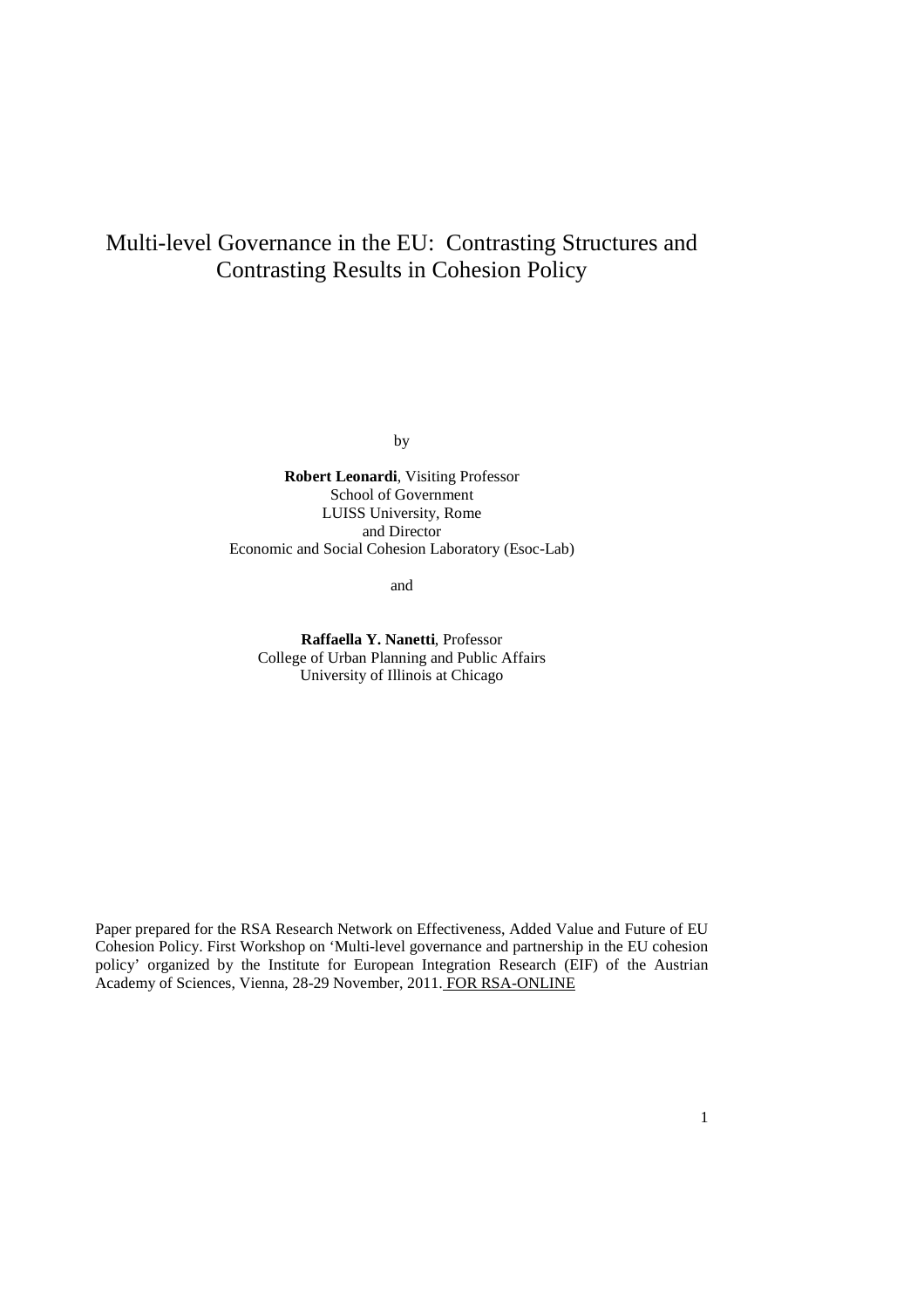#### **1. Introduction**

One of the most important innovations introduced through the operationalisation of Cohesion Policy in 1989 was the creation of a multi-level system of governance that was applied to the management of the operational programmes financed by the Structural Funds (European Regional Development Fund-ERDF, and European Social Fund-ESF). The same formal system of governance was put into place in federal states such as Germany, in regionalised states such as Spain, in asymmetric centralised/regionalised states such as Portugal, and in centralised states such as Greece. Two decades later, several issued remain unresolved. Among them are the following: whether the variation in the institutional structures of Member States has produced different approaches to efficiently select the investments to be undertaken; which means of interacting with civil society have been devised; and how effective such means have been in incorporating the views of socio-economic stakeholders. These issues are important to be empirically verified because they underline and suggest different paths to the implementation of Cohesion Policy in different types of Member States. For example, the ultimate decision in the appointment of the Managing Authorities for both national and regional operational programmes in centralised systems of government would appear to remain with the national authorities, while in regional and federal systems that responsibility would appear to lie at the sub-national level for the regional operational programmes.

Accordingly, the two research questions which will be empirically addressed in this paper are:

- 1. How have the different institutional structures in the Member States impacted on the management function of the Managing Authorities?
- 2. Which types of partnership establishing links between civil society and institutions have been created?

To address these two questions the paper will draw upon two EU-wide research projects carried out in 2008 (SOCCOH)<sup>1</sup> and 2010-2011 (Cohesion Study)<sup>2</sup> that were based on significant samples of regional cases that covered the types of Member State institutional structures as well as "new" (CEECs) versus "old" Member States. This latter division is important because the 'tenure' in the EU is more than likely to affect choices and performance in programming. The case studies were based on interviews with Structural Funds Managing Authorities and stakeholders in the various regions. The results of the systematic comparison of these two

The SOCCOH project was financed under the Sixth Framework Programme. Robert Leonardi was the Principal Investigator. The Consortium was led by the Esoclab. SOCCOH covered the third and fourth programming cycles of the Structural funds. The members of the Consortium were Warsaw University, Pompeu Frabra-Barcelona,

Academy of Social Sciences-Prague, Centre for Liberal Strategies-Sofia, Babes-Bolyai University-Cluj, Darmstadt University of Technology, and Central European University-Budapest.

<sup>&</sup>lt;sup>2</sup>The study 'The impact of the Single Market on Cohesion Policy. Implications for Growth, Competitiveness and Employment' has been conducted in 2010-2011 for DG Regio at LSE-Enterprise by a Consortium of partners comprising the Esoclab, University of Helsinki, University of Pesc, CASE of Warsaw, and Vienna University of Economics and Business. Robert Leonardi has functioned as the Principal Investigator in the study. The study covers the entire period from the creation of the Cohesion Policy and the Single Market to today. It also takes into account the changes necessary to implement the Europe 2020 programme during the next programming cycle of 2014-2020.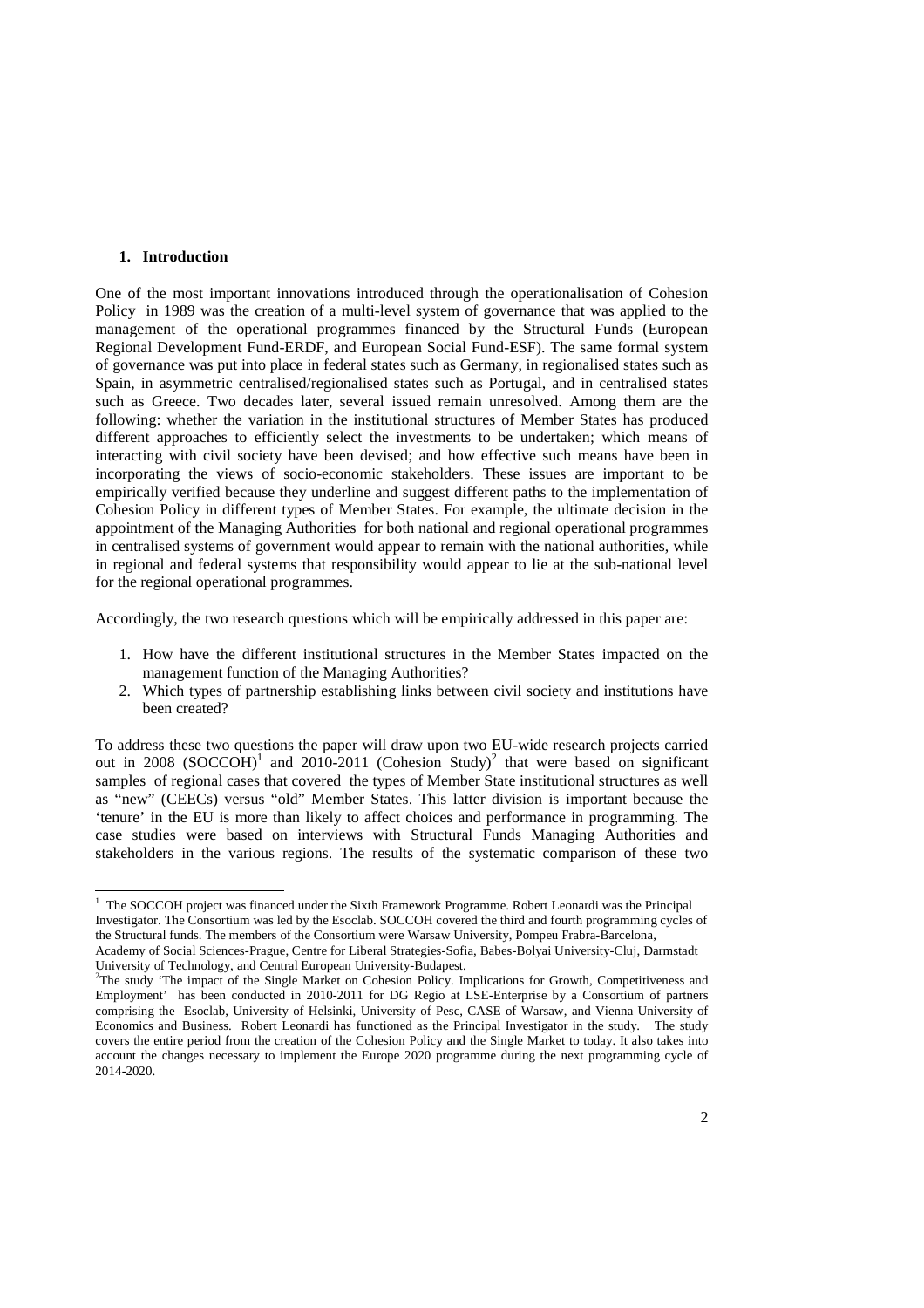research projects have not yet been published nor presented to previous academic audiences. Therefore, we would like to use this occasion to discuss the results of the two projects within an academic and professional setting. It is our opinion that the discussion will be fruitful in the formulation of the new Cohesion Policy for 2014-2020 given the emphasis on ex-ante and expost conditionality in the proposed new regulations.

The ramifications of ex-ante conditionality are particularly relevant to our discussion of upcoming changes, because of two requirements that are to characterise the 2014-2020 cycle of Cohesion Policy<sup>3</sup> programming, according to the European Commission's proposal. On the one hand, it will be necessary for Member States to guarantee the existence of the formal institutional and regulatory powers for their regions, so that they can operate in particular policy sectors of Cohesion Policy; and on the other hand, regions in the Member States will be expected to use in an effective and expeditious manner the resources allocated to them or lose them.. In fact, the introduction of the ex-post conditionality principle significantly changes the 'rules of the game' implementing Cohesion Policy. This form of conditionality is directly related to the efficiency and effectiveness of performance shown in the administration of the allocated resources, so that their employment achieves the results set out initially in the Operational Programmes. Coherently, the ex-post conditionality benefits the 'virtuous' regions that in the end partake of the new 'performance reserve'. Ultimately, these rule changes imply that in 2014-2020 it will be even more important how the Managing Authorities are capable of effectively interacting with institutions at the different levels as well as with private socio-economic and financial interests in particular at the area-wide level. The aim in the next cycle of programming is to increase the capacity of the Managing Authorities to orientate and oversee an effective participatory process in Cohesion Policy formulation and implementation. In turn, this effective participatory process spawns a multiplier effect built on the significant leveraging of ERDF, ESF and Cohesion Fund expenditure, process that in the end stimulates sustainable economic growth across all EU regions.

Following the introduction the paper is organised into three sections. In section 2 the paper begins with a keen reflection on selected works of scholarly literature that are focused upon because they make a synergic contribution to multi-level governance in Cohesion Policy. On this basis, the paper moves to develop a conceptual framework of contrasting institutional structures in the management of and partnership definition for Cohesion Policy programmes. In section 3 findings from two empirical studies of Cohesion Policy implementation that were carried out at the national and regional levels in the EU are presented and discussed against the 'should be' scenario of the conceptual framework. Finally, in section 4 of the paper conclusions are drawn that assess the results that contrasting institutional structures across Member States have achieved in terms of efficiency in the management of programmes as well as effectiveness of the partnership models adopted

## **2. Multi-level governance, citizen participation and social capital and institutional performance: reflections on the literature**

 3 See Isabelle Smets, "Conditionality: Carrot and Stick" in Europolitics: Structural funds 2014-2020, New Rules, 7 October 2011, Supplement to No. 4289, pp. 18-19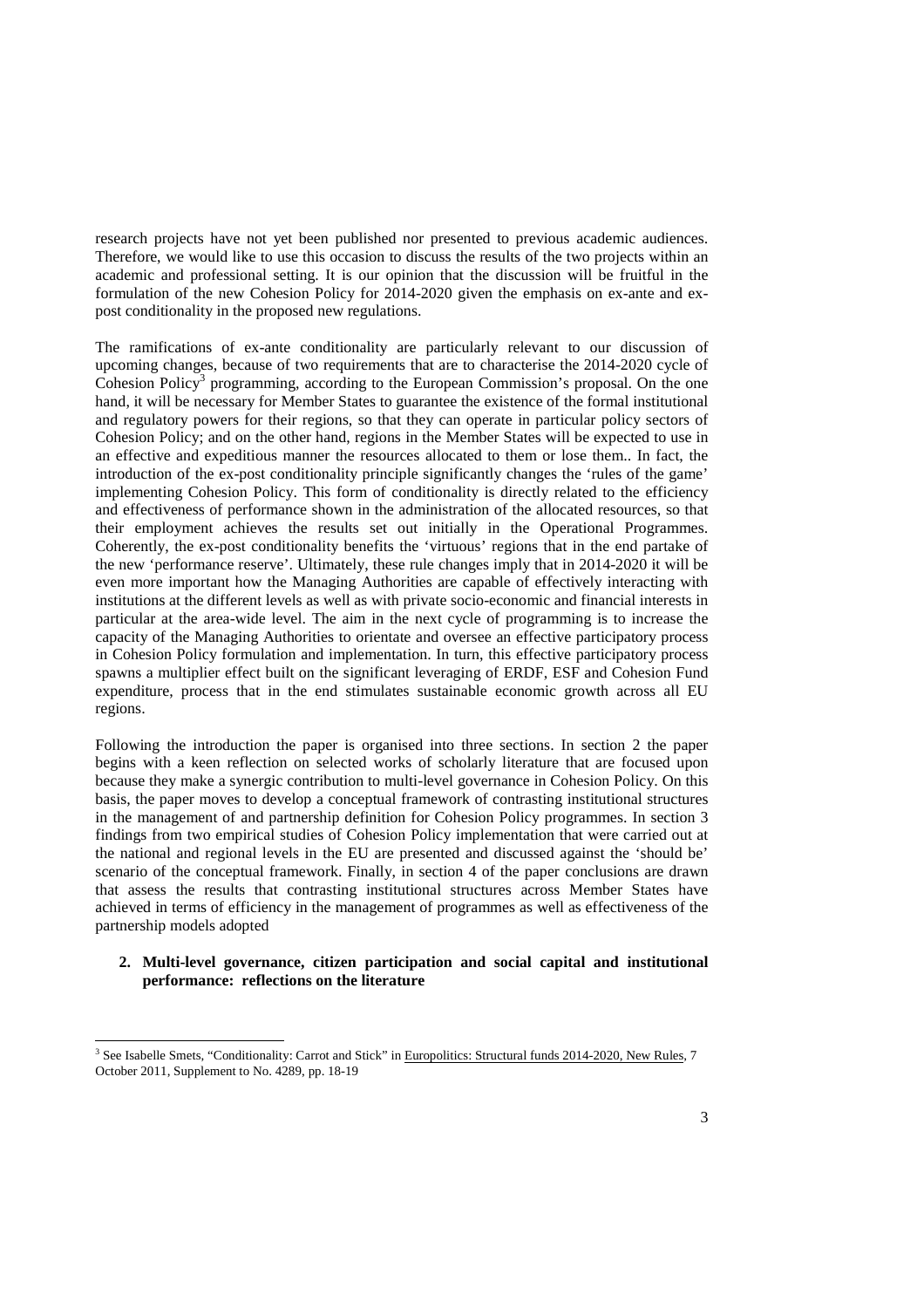Our revisitation of the relationship between multi-level governance and the contents and preliminary results of the current 2007-2013 cycle of Cohesion Policy programming, begins with the first step of a fresh reflection on the pertinent literature. To this end, we draw upon three bodies of scholarly works, respectively on: multi-level governance, citizen participation, and social capital and institutional performance.

2.1 Multi-level governance literature revisited

Relatively little empirical research is available. A first reflection we make is that the concept of multi-level governance by now has generated a considerable amount of discussion in terms of conceptual frameworks and theory (Paraskevopoulos and Leonardi, 2005) but considerably less empirical research. The main reason for this shortcoming is the methodological and resource difficulties associated with the task. Empirical studies of multi-level governance require interdisciplinary teams of researchers and for them to interact over a period of time with a variety of institutional, economic and social actors. Moreover, it is essential that researchers succeed in having such actors share information that in part is longitudinal in nature.

Concept complexity remains a challenge. A second reflection regards the operational complexity of the concept of multi-level governance that encompasses a strong territorial dimension. The way the concept of multi-level governance is operationalised entails not only taking into account the relationships among national, regional and local actors but also how these three levels interact with the European level institutions. Jerome Vignon in the introduction to a volume published by the European Commission (2001) expressed this conceptual and empirical challenge. He argued that the system of governance operating within the European Union to be effective and convincing has to be able to take into account the views of institutions at the European and national levels but also incorporate what are the objectives of territorial institutions as well as of interest groups and associations operating at different levels of society: "It is not by accident that the territorial dimension, which is inter-sectoral by nature and conducive to participation, is imposing itself upon the new European governance". (2001, p. 4). In this regard, as Fabrizio Barca stated in his 2009 report, territory matters in the European Union and it matters especially in the implementation of Cohesion Policy. Thus, in the EU's governance model for Cohesion Policy based on a shared system of responsibility, multi-level governance represents a fundamental aspect of the policy in both the dimensions of policy formulation as well as policy implementation.

Comparative approach is required. A third and corollary reflection is that to empirically investigate multi-level governance in Cohesion Policy means necessarily to undertake comparative research because one model 'does not fit all', and thus also to account for the fact that a good deal of multi-level governance setting is of an experimental nature, or 'learning by doing' across Member States. The type of multi-level governance found in the management of Cohesion Policy was defined by Hooghe and Marks (2003) as "task specific", whereby equating Cohesion Policy to the implementation of only one of element. Instead, in the case of the EU Cohesion Policy its specific tasks cover a wide variety of territories--encompassing practically all of Europe's 271 regions--and involve a range of economic and social policy sectors. Therefore, the EU Cohesion Policy covers more than the authors' examples of type II systems of multi-level governance; for example, territorially specific sectoral authorities. At the same time,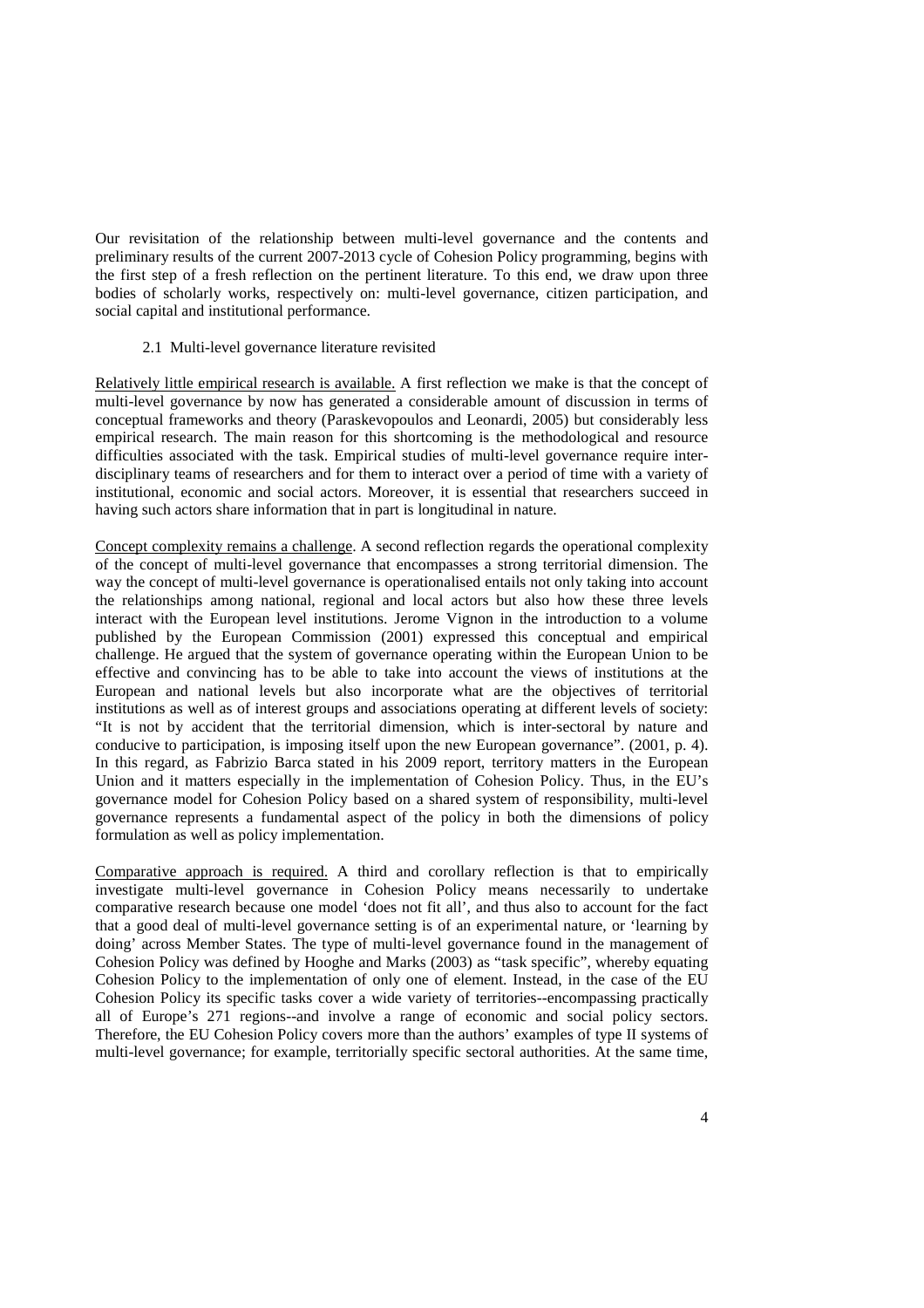it does not fully match their type I multi-level governance system which is federal in nature. What makes the classification of the EU system of multi-level governance difficult is that it applies to all types of constitutional-institutional systems. Therefore, it has to be analysed within a broader context taking into account: different types of governmental systems; programmes operating in countries at different levels of development; different types of programmes covering competitiveness, convergence and territorial cooperation; and programmes focusing on different elements of the economic and social systems of Member States and regions.

In conclusion, such difficulties explain the relative little empirical work carried out so far on multi-level governance in Cohesion Policy. The lesson that is learned from the literature is that it is best to analyse the contents and implications of multi-level governance in Cohesion Policy within the framework of different constitutional-institutional structures rather than to assume the existence of a uniform model applicable across the European Union. What is *uniform* in multilevel governance in Cohesion Policy is

- o the mandate 'to do' and
- o the expectation or 'achievement' associated with the programme.

First, Member States and regions have the mandate to carry out Cohesion Policy according to a multi-level governance approach that engages institutions and civil society; and second, there is the expectation for all Member States and regions to achieve sustainable growth results through this process of implementation of Cohesion Policy. However, what is *not uniform* in multi-level governance and Cohesion Policy is

- the approach or 'how' and
- the results or 'actual capacity' to carry out the programme

First, Member States and regions largely decide on their own approach determining 'who does what' in the carrying out of the Cohesion Policy mandate; and second, there is the likelihood that the levels of performance achieved in the implementation of Cohesion Policy via the selected approaches are significantly different across Member States and regions. General findings for federal and regional systems have shown that the role of sub-national level governments is more pronounced than is the case of centralised systems (Leonardi, 2005). This means, that political responsibility and oversight capacity in relation to the appointed management, audit or certification authorities are not shared uniformly or be equally effective across the European Union.

2.2 Citizen participation in Cohesion Policy

Over the last several decades, the literature on citizen participation in public decision making has grown and evolved. In so doing, this literature has accompanied the incremental changes in the public debate and mode of thinking about, among others: representative democracy and the public interest or 'common good' in these modern times; the fulfilment of policy objectives of growth and equity in our complex societies; and the pro-active role that civically engaged citizens should play to contribute to policy outputs and ultimately to improved quality of life outcomes for their territory (Reich, 1990; Ostrom, 1990; Putnam, 1995; Leonardi and Nanetti**,**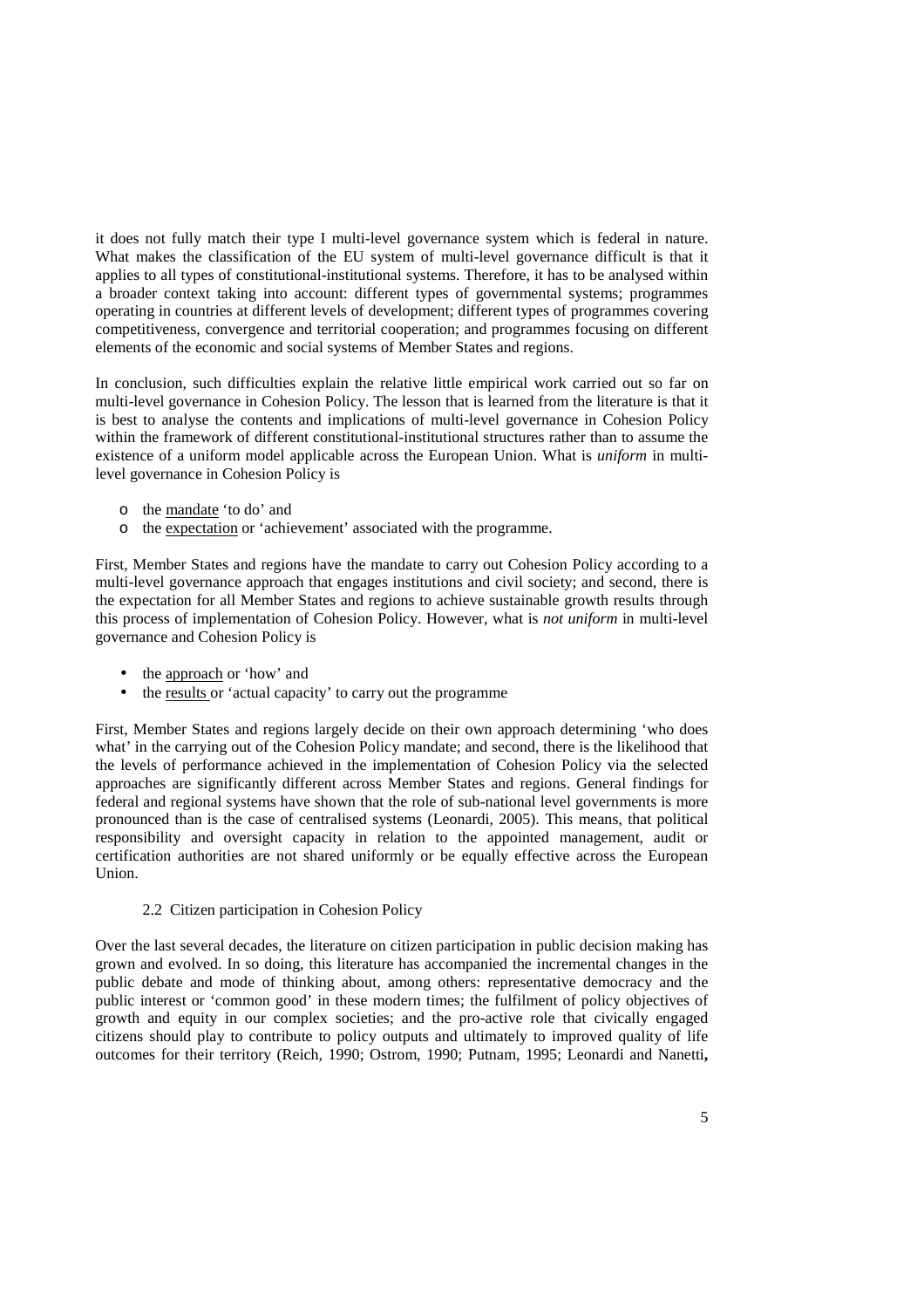2008)). Cohesion Policy has shared in this evolution of thinking that places citizens through their associational expressions in an acknowledged role in the formulation and implementation of the Policy through mechanisms that are defined by partnerships between institutions and civil society. Following, we briefly and selectively revisit the literature on citizen participation, reflecting on three principal threads that have characterised it and that today have a strong bearing on Cohesion Policy.

The range of citizen participation mechanisms.In her classic article on the ladder of citizen participation and its eight rungs Sherry Arnstein (1969) argued that citizen participation is an empty ritual without real citizen power. At the bottom are two rungs of the ladder-- 'manipulation' and 'therapy'—that are purported to be 'non participation' mechanisms. In ascending order of significance of citizen power, in the middle of the ladder are found 'informing', 'consultation' and 'placation' as three rungs that according to Arnstein express degrees of 'tokenism' of citizen participation, that is to say when citizens are heard but there is no assurance that their views are necessarily heeded in the process of decision making. At the top of the ladder are the rungs of: 'partnership', 'delegated powers' and 'citizen control'. In particular, Arnstein argues that partnership mechanisms allow citizens to negotiate and engage in tradeoffs with institutions; though of course not in terms of full managerial powers. The thinking about effective modalities of citizen participation in decision making has continued, including the search for new mechanisms such as 'citizen panels', 'charrettes', 'participatory budgeting', and 'citizen jury' (Connor, 1988; OECD, 2001; Irvin and Stansbury, 2004).

The emergence of the 'interactive-communicative' approach. In the citizen participation literature a thread has emerged that argues in favour of a shared process of knowledge creation between institutions and citizens to arrive at decision making and in order to more fully realise the democratic potential of decision making in our advanced economies and diverse societies encompassing multiple interests (Healy, 1992; McGuirk, 2001). Thus, cultural values, views on economic and environmental priorities, among others, are determined through a process of exchange which is 'thinking about and acting'. Accordingly, conditions of access to decision making are to be maximised and the agenda setting for development is to be openly constructed.

The organised nature of the actors as stakeholders. Further in its evolution the citizen participation literature has incorporated a post-modernist debate in which organised stakeholders are acknowledged as representatives of key social and economic sectoral interests to be affected by decisions *in fieri* (Healy, 1998; Beierle, 2002; Edelenbos and Kljn, 2006). A significant contribution to the evolution of citizen participation in this direction has come from the literature on corporate responsibility, whereby the inputs into corporate decision making of organized stakeholders are increasingly been sought and accommodated.

In essence, the movement has grown to give more prominent roles and increase the involvement of organised groups and associations representing major sectors of civil society in decision making. Cohesion Policy has partaken of this evolution, promoting a process of participation leading to the final formulation of the operational programmes and as foreseen in the periodic meetings which are mandated for the reporting of progress in the implementation of the programmes. The extent to which this process of participation has occurred is an empirical question.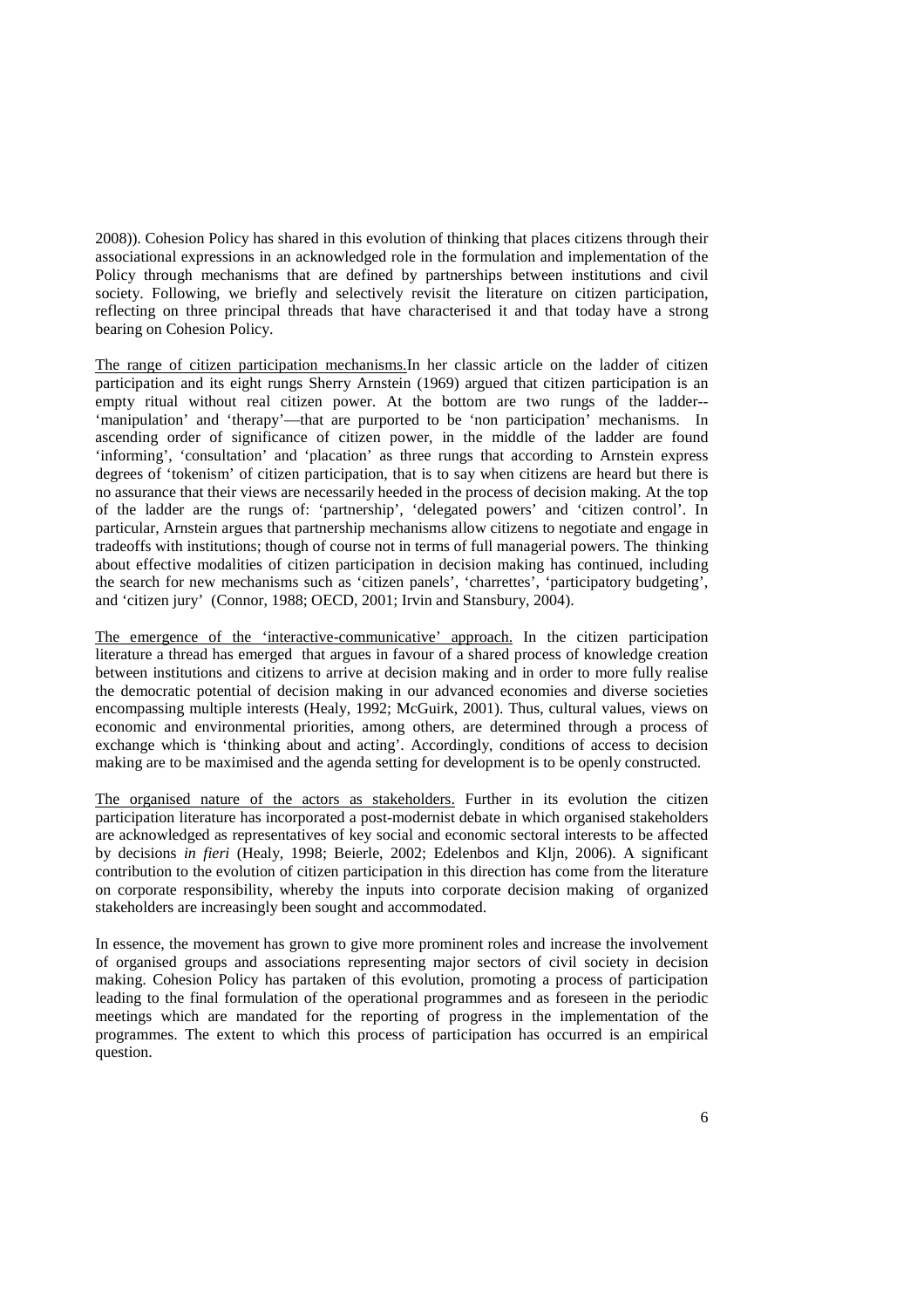#### 2.3 Social capital and institutional performance: the 'virtuous loop'

Since the 1980s the notion of social capital has emerged in the social sciences. It is a form of capital that is not similar to other known forms of capital, such as financial and property assets. Introduced to the wider social sciences audience by James Coleman's seminal article (Coleman, 1988) social capital affirmed itself as an operational concept when it was extracted empirically in a longitudinal study (Putnam, Leonardi, Nanetti, 1993) of Italian regions, in which for the first time it was proven the relationship between the stock of social capital in a territorial community and the performance of its institutions in terms of socio-economic achievements.

Social capital is characterized by three specific elements. A first is 'diffused mutual trust' among the people and their aggregations in all spheres of life in a territorial community. Trust underlines social interaction, thus promoting more of it. A second element is the system of solidarity values and norms that are shared by the members of the territorial community and by their associations. And the third element of social capital is action-orientated, expressed by the capacity of the territorially based associations to act on such values and norms and be politically engaged to pursue development objectives.

Since the 1990s empirical studies on social capital and institutional performance have multiplied. In particular, at the Esoclab (www.esoclab.eu) among others, studies have been carried out on social capital and the less developed regions of the EU as well as of the Balkans. Backed by the powerful 'institutional economics' theories (North, 1990; Woolcok, 1998; Romer, 1994; Constabile, 1996; World Bank, 2002), the World Bank has adopted the concept of social capital and incorporated it into its developmental strategies, especially in post-conflict countries where the challenge of development is greatest. At the centre of development strategies is the 'virtuous loop', that is to say the successive and uninterrupted cycles of interaction between civil society's associational networks and the territorial institutions in the formulation and implementation of policies for the pursuit of development results. At the same time, administrative sciences have identified the culture of cooperation within bureaucratic structures in relation to their learning curve (ADAPT, 2003).

In conclusion, over the last two decades it is clear the trend of the incremental inclusion of the concept of social capital in decision making processes relative to development goals.

2.4 Conceptual framework: contrasting structures in multi-level governance in Cohesion Policy.

The first step we have taken in revisiting afresh three bodies of literature pertinent to the assessment of multi-level governance in Cohesion Policy now leads us to the conceptualization of the types of *modus operandi* that would have been adopted by the different Member States in carrying out the Policy. Such conceptual framework is presented in Figure 1 below.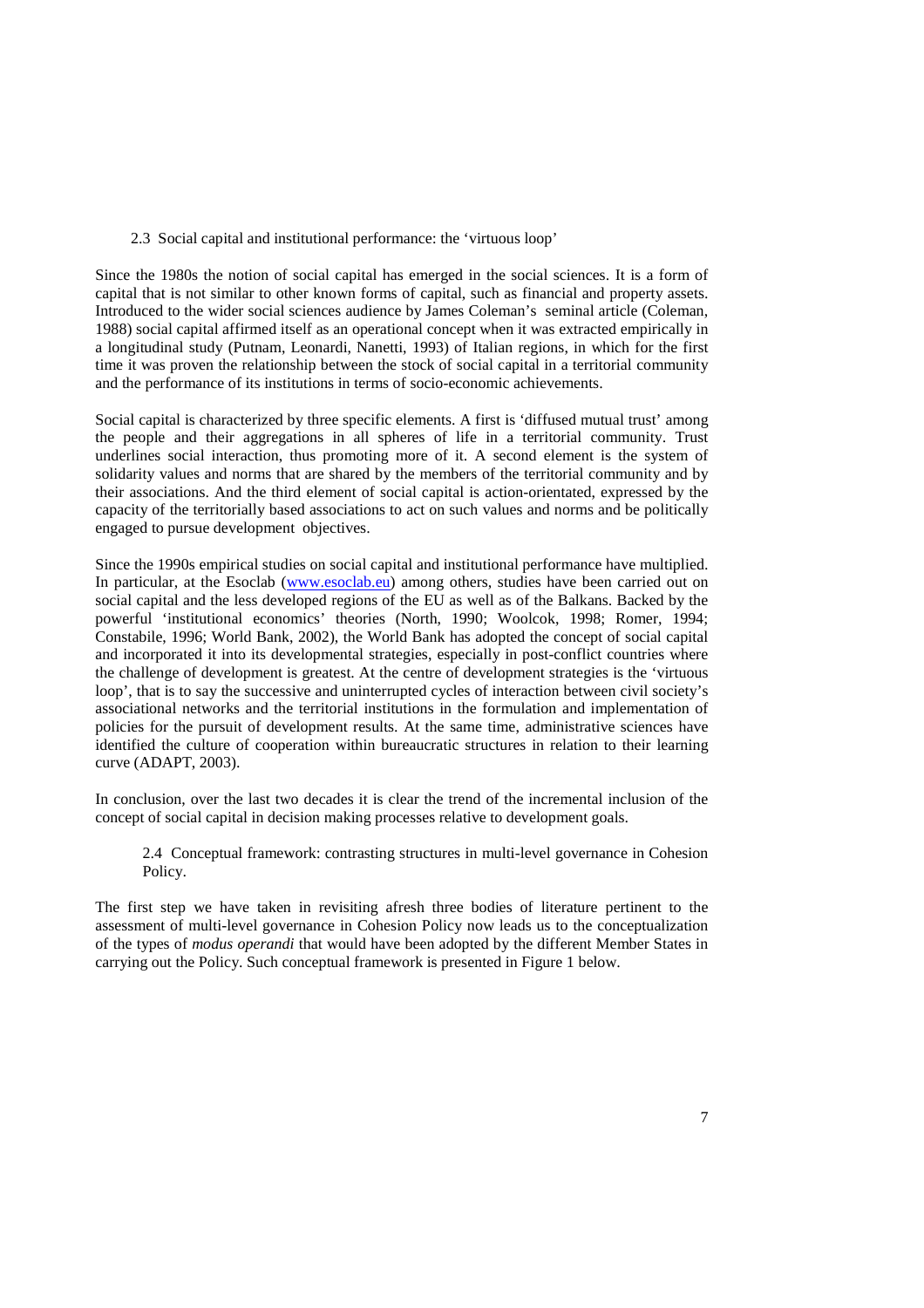# Figure 1 Conceptual framework of MLG in Cohesion Policy, by Member State institutional structures and functions of Management Authorities

| <b>Member State</b><br><b>Structure</b><br><b>Functions of</b><br><b>Management Authorities</b> | Federal      | <b>Regionalised</b> | <b>Asymmetrical</b> | <b>Centralised</b> |
|-------------------------------------------------------------------------------------------------|--------------|---------------------|---------------------|--------------------|
| <b>Management of Operational</b><br>a)<br><b>Programmes</b>                                     | Concertation | Coordination        | Adjustment          | Feed-back          |
| Definition of nature of<br>b)<br>partnership                                                    | Equal status | Consultative        | Differentiated      | Top-down           |

Source: Esoclab. Elaborated by the authors

Figure 1 shows that four types of constitutional-institutional structures affecting multi-level governance are recognised to characterise the Member States: Federal (for example, Germany and Austria), Regionalised (for example, Spain and Italy), Asymmetric (for example, Portugal and the UK), and Centralised (Greece and Sweden). Two principal functions of the Management Authorities are involved: a) the management of Cohesion Policy programmes and b) the shaping of the partnership between institutions and civil society.

In terms of the a) function of managing programmes, it is then conceptualised that each of the four types of national structures would have respectively adopted one of the following four types of *modus operandi*:

a.1) Concertation. This modality is germane to the Federal state and entails that different level institutions are at the table to make decisions.

a.2) Coordination. It is germane to the Regionalised states and requires the means for sharing information across levels of institutions in reaching decisions

a.3) Adjustment. It is germane to Asymmetric states and sees separate features of information sharing (coordination) as well as top-down generated information (feed-back)

a.4) Feed-back. It is germane to Centralised states and is predicated on information requested and gathered by the top institutional level.

In terms of the b) function of defining the nature of the partnership with stakeholders, it is then conceptualised that each of the four types of national structures would have respectively adopted one of the following four types of *modus operandi*. The range of the four types is from 'partnership of equals' to 'partnership as tokenism'.

b.1) Equal status. It is characteristic of partnership in Federal states, where there is a continuous and institutionally built-in relationship for decision making between institutions and stakeholders.

b.2) Consultative. The essence of partnership in Regionalised states is the iterative and consultative loops for decision making within their respective sphere of autonomy; the two institutional levels act separately and more or less effectively with stakeholders.

b.3) Differentiated. It is characteristic of partnership in Asymmetrical states, so that there is a mixed approach to partnership in decision making, with aspects of consultative in some territories as well as top-down in others.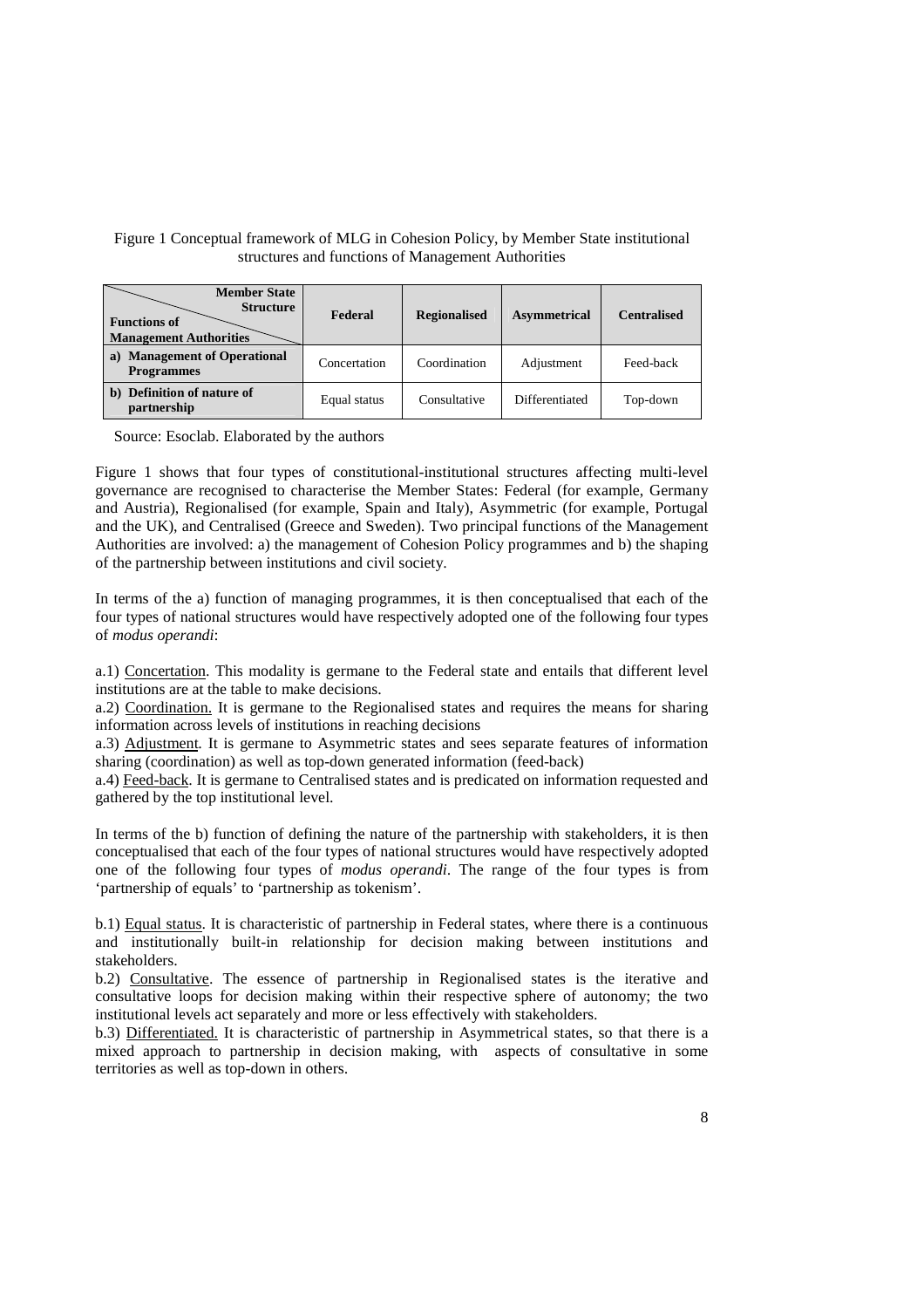b.4) Top-down. It is characteristic of Centralised states in which the partnership approach is a relationship between institutions and stakeholders that is defined by the top level institutions and it is primarily a one-way exchange of information.

## **3. The two studies: SOCCOH and the Impact of the Single Market**

#### 3.1 The SOCCOH project

The twenty-four month covered by the SOCCOH project bridged the two programming cycles (2000-2006 and 2007-2013) for the 27 Member States of the European Union. Four of the MS- representing the original 15 Member States (Germany, Greece, Italy and Spain)--were completing their initial 2000-2006 programmes while in Central and Eastern Europe (Poland, Czech Republic and Hungary) states were the beneficiaries of the 2004-2006 transition period allocated to the New Member States. Instead, prior to 2007 Bulgaria and Romania were beneficiary of transition funding for candidate states as made available by ISPA and Phare programmes and only entered into the logic of the rules on planning and implementation in Cohesion Policy after 2007. The state of play of the 2007-2013 NSRFs showed that during the course of the study all of the Member States had successfully completed the negotiations with the Commission on their respective NSRFs by July 2007 and that most of the operational programmes had been decided by May 2008. Among the nine Member States in our sample, Italy and Spain presented the largest number of operational programmes while Bulgaria and Romania presented five ERDF and CF operational programmes and two ESF programmes. Thus, all of the countries were in a position to begin implementation of their programmes by the beginning of 2008.

Of the seventeen regions covered by the study (two per Member State with the exception of Bulgaria where only one country-wide region was covered), sixteen had regional operational programmes in the 2007-2013 period.<sup>4</sup> In the eight regions located in the old Member States regional operational programmes were present in both the 2000-2006 and 2007-2013 periods. However, for the regions in the new Member States no operational programmes were in existence for the 2004-2006 transition period. Therefore, a clear institutional structure responsible for programme management was not operationalised during the three years immediately after accession. What did exist were investment projects in the regions that were selected by the national authorities. As a consequence, the transition between the previous and the new Cohesion Policy cycles represented a major innovation in the CEECs and challenged their ability to effectively manage the process during the subsequent years.

The research project was structurally based on the comparative analysis of the role of social capital and civil society in achieving the goals of development policy through stimulating social

The status of the regional operational programme in Romania remains a question in that the country has one national operational programme dedicated to the eight regions. The Regional Operational Programme allocates 3.726 billion Euros from the Commission and 657 million euros from the national level for a total of 4.383 billion euros. The programme is officially described as: "The overall objective consists in supporting the economic, social, territorially balanced and sustainable development of the Romanian regions... This will be achieved through a differentiated financial allocation by region, according to their level of development in close coordination with the actions implemented by other operational programmes".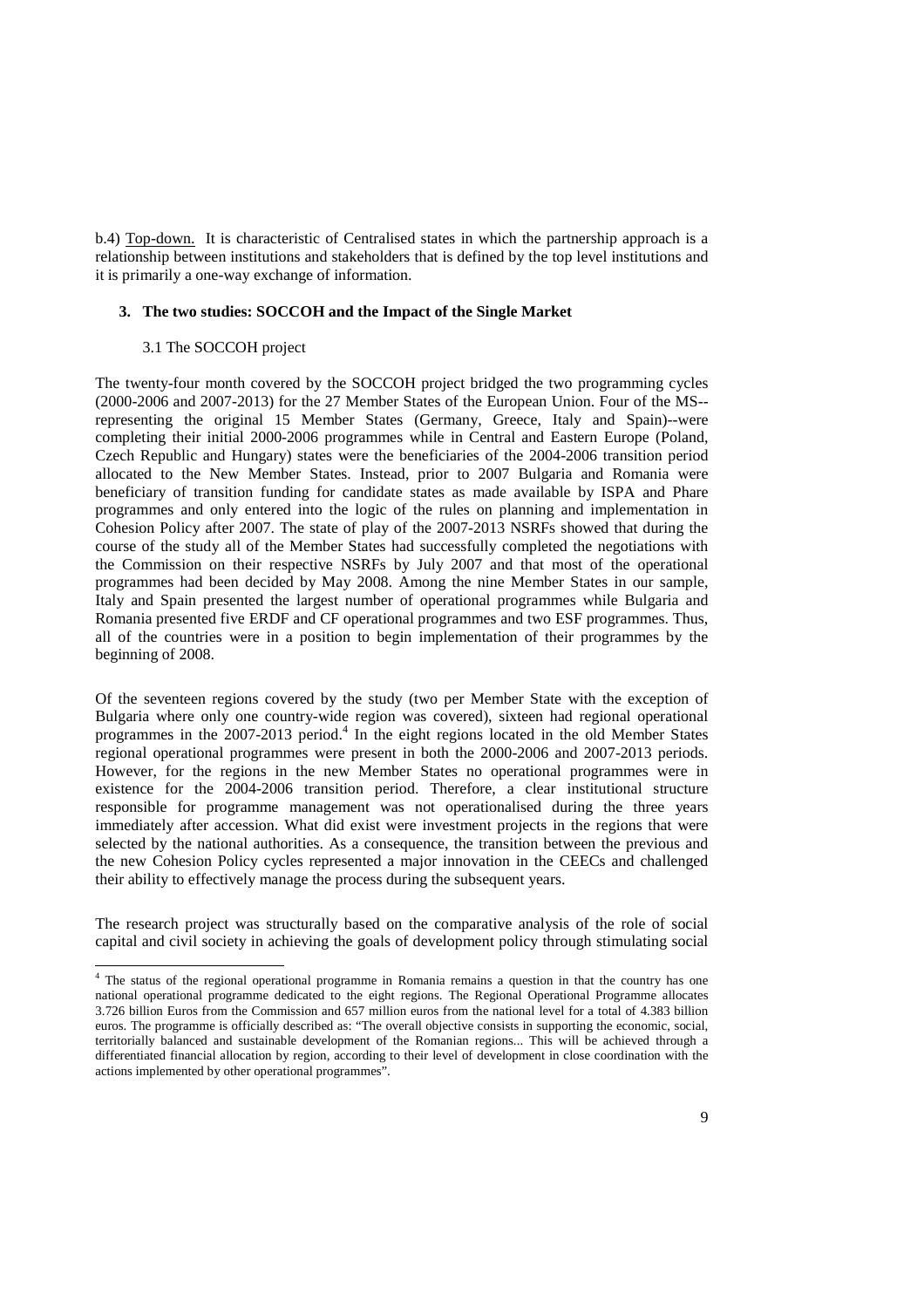partnerships and improving levels of administrative capacity. The empirical research carried out in each region focused on identifying the patterns of interaction between the Management Authorities and organized groups in civil society in choosing effective and efficient development policy strategies and how this interaction helped to achieve the goal of sustainable development. Hence, the principal goals of SOCCOH were threefold: first, to identify the existing structures in civil society in old and new Member States; second, to evaluate the level of social capital present in the seventeen different territorial contexts; and third, to determine how the level of existing social capital helped to promote the effectiveness and efficiency of development policies in these countries.

In meeting these three objectives the research project had to also take into consideration the differences in institutional structure and the length of participation of the Member States and their regions in the Cohesion Policy. The work in the field carried out in 2006 and 2007 was based on the conduct of face-to-face interviews with regional Management Authorities, local government authorities and socio-economic group leaders in the selected regions. The number of interviews conducted in each region is reported in Table 1 below. The interviews provided the data for the analysis of the type of management approach and partnership model used in the 17 regions covered by the case studies.

| <b>Member State</b> | <b>Region 1</b>    | <b>Sample</b><br>size $(N)$ | <b>Region 2</b>      | <b>Sample</b><br>size $(N)$ |
|---------------------|--------------------|-----------------------------|----------------------|-----------------------------|
| Spain               | Galicia            | 19                          | Murcia               | 20                          |
| Italy               | Basilicata         | 51                          | Campania             | 23                          |
| Greece              | Central Macedonia  | 30                          | Eastern Macedonia    | 22                          |
| Germany             | Saxony             | 33                          | Lower Saxony         | 44                          |
| Poland              | Lower Silesia      | 52                          | Malopolska           | 41                          |
| Hungary             | South Transdanubia | 38                          | Northern Great Plain | 36                          |
| Czech Republic      | South West         | 38                          | North East           | 42                          |
| Romania             | North West         | 77                          | North East           | 33                          |
| Bulgaria            | South Central      | 16                          |                      |                             |

Table 1: The 17 regions covered in the SOCCOH Project

#### 3.2. Findings from the SOCCOH project

The results of the comparison are presented in Figure 2 based on the distinction between the identification of the most relevant actors (central government, regional government and central/regional government) in the three phases in the implementation of Cohesion Policy: *programming* (formulation of the operational programmes), *implementation* (administrating the programmes) and *evaluation* (measuring expenditures and outputs of the programmes). The contents of Figure 2 illustrate the fact that:

1. There is a considerable variation of the distribution of the centrality of the sub-national level in the programming, implementation and evaluation phases of Cohesion Policy. On one extreme, the German regions are predominant in all of the three phases present in the 2000-2006 and in the 2007-2013 cycles. This finding is also illustrated by the fact that in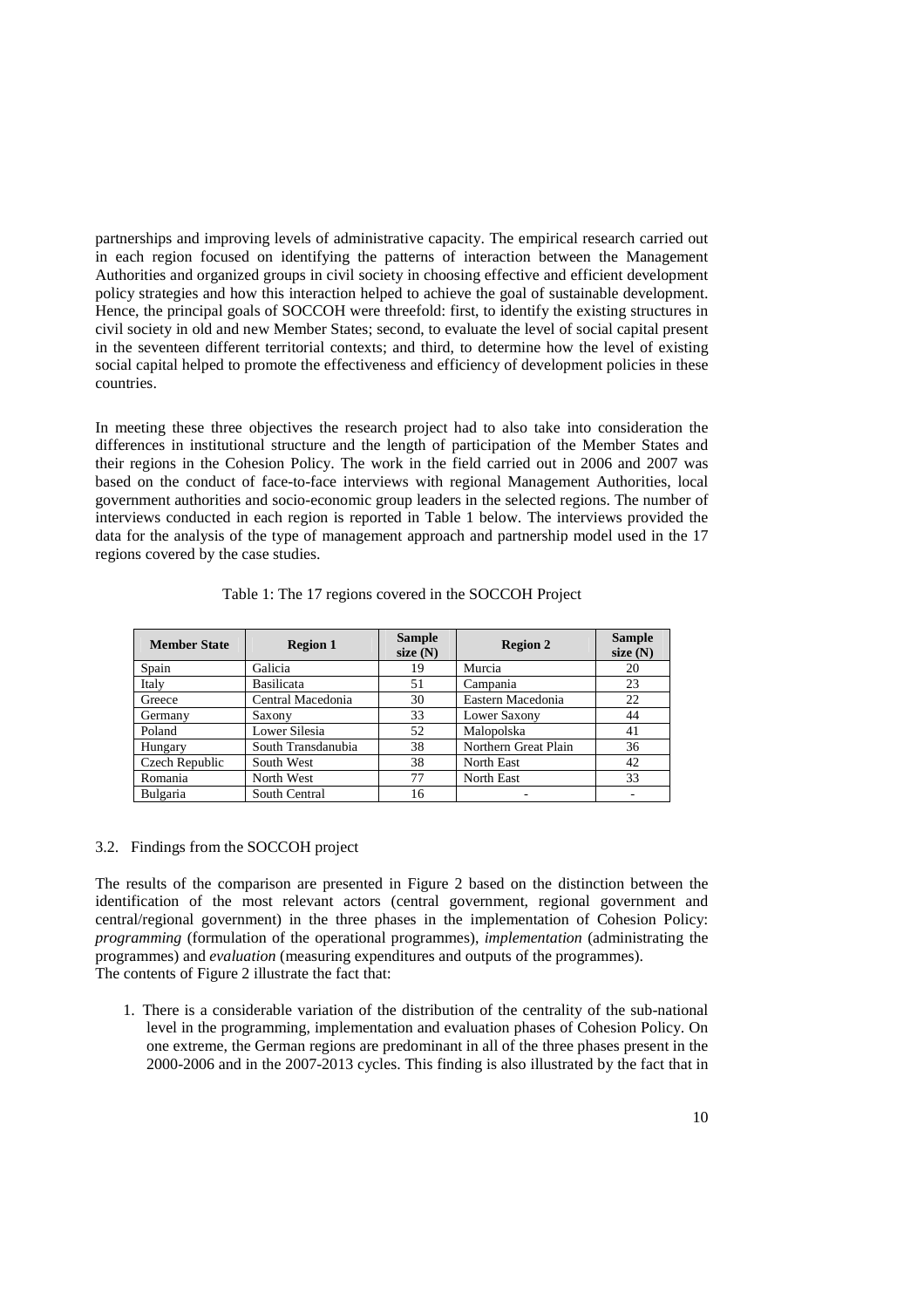the current planning cycle Germany has only two national operational programmes for each of the two funds (ERDF and ESF). The one national ERDF programme is focussed on the provision of interregional road infrastructure, especially in the eastern German laender. The ESF national programme operates in the fields of education and training, but 80% of the budget has been allocated to the regions to manage. The two programmes together account for 10% of the total budget for the German Cohesion Policy.

- 2. At the other extreme it is noticeable that in the two newest Member States (Bulgaria and Romania) the three phases in the management of the Cohesion Policy are significantly dominated by the central government. This is partially due to the lack of regional operational programmes for both the ERDF and ESF allocations for the eight Romanian and five Bulgarian regions. In Romania there is one regional operational programme for all of the regions and in Bulgaria there are four sectoral operational programmes and in the NSRF the regions are not even mentioned.
- 3. For the regionalised states—Poland, Spain and Italy—the regions have been allocated a significant role in implementation and programming. The strongest role is found among the Italian regions that dominated the implementation and evaluation phases of the 2000- 2006 planning cycle and shared with the national level the configuration of the regional operational programmes; so, while the national level determined the basic objectives of the programme it is the regional level that undertook to draft the programme and present them to the relevant stakeholders in the region for discussion and changes. This procedure continued to be implemented in the subsequent 2007-2013 cycle. Instead, when it comes to the implementation and evaluation responsibilities these are mainly in the hands of the regions with a slight amount of coordination with the national level. In Spain the interaction between the national and regional levels is more sustained than it is in Italy across the three phases of the Cohesion Policy. In Poland the 2007-2013 programmes provided a substantial role for the sixteen regions through the formulation of an equivalent number of regional operational programmes in the use of ERDF allocations. However, the largest percentage of funds (73%) are distributed through the five national operational programmes covering human capital (ESF), transport and the environment (ERDF and Cohesion Fund), innovative economy (ERDF), development of Eastern Poland (ERDF) and technical assistance (ERDF).
- 4. Among the centralised states in our sample that came into the EU in 2004 or earlier (Czech Republic, Hungary and Greece) a considerable differentiation exists. On the one hand, the regional administrative level in Greece succeeded in gaining some autonomy from the central government in the implementation and evaluation phases, while the regions continued to play a subordinate role in the initial programming phases in both the 2000-2006 and 2007-2013 programmes. In fact, during the initial phase of the current programming cycle, Greece's national government undertook to regroup regions into five super-regional operational programmes rather than maintaining the previous distribution of thirteen regional operational programmes of one per administrative region. Even though the super-regional programmes were distributed internally to the administrative regions (distributing the resources according to the status of the region as belonging to the convergence or competitiveness objectives), there was a clear strategy of allocating to the national government the coordination of the regional operational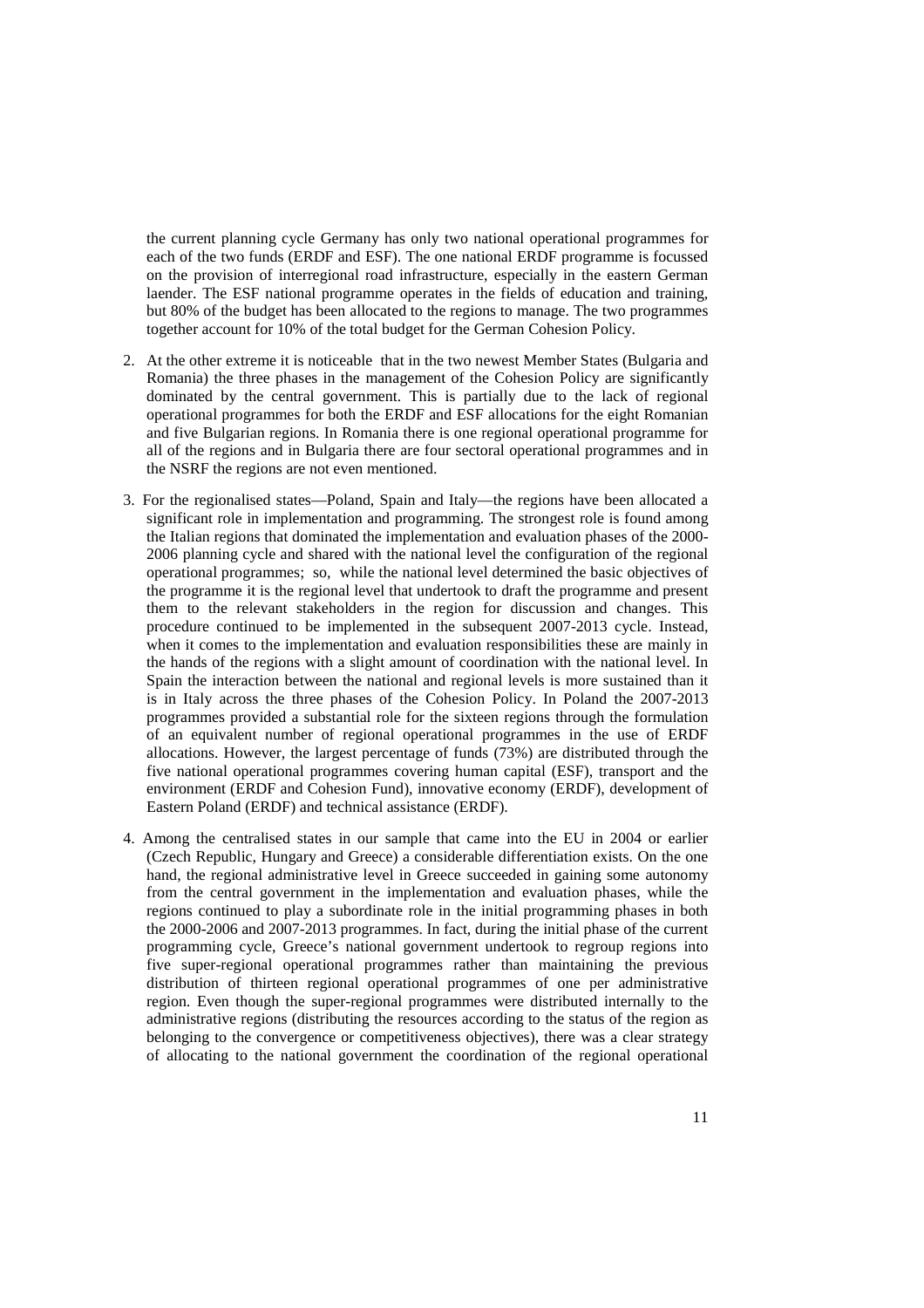programme through the Ministry of the Economy in Athens. In Hungary and the Czech Republic the 2004-2006 period was very much dominated by the national government in the choosing and implementation of the projects selected for funding while in the 2007- 2013 cycle the ad hoc regional structure began to make its presence felt in providing input into the initial programming phase of the Policy.

5. For the newest Member States of Romania and Bulgaria the 2000-2006 period was dominated by their coverage by the PhARE and ISPA programmes that provided little if any role for the regions. In Bulgaria the regions were not identified until the last minute in preparation for the 2007-2013 planning cycle, and they continued to remain on the margins of the programming process. In Romania one national operational programme was formulated for the Romania regions, and in Bulgaria no regional operational programme was formulated at either the national or regional level, thereby avoiding the need to create regional managing authorities for the management of the programmes.

Figure 2: Member State Participation Profiles Across the Three Phases of Cohesion Policy

|                                               |  | 2000-2006 / 2004-2006 | 2007-2013            |                     |             |  |
|-----------------------------------------------|--|-----------------------|----------------------|---------------------|-------------|--|
|                                               |  | Programming           | Implementation       | <b>Evaluation</b>   | Programming |  |
| <b>Central and Eastern European Countries</b> |  |                       |                      |                     |             |  |
| Poland                                        |  |                       |                      |                     |             |  |
| Germany                                       |  |                       |                      |                     |             |  |
| Hungary                                       |  |                       |                      |                     |             |  |
| Czech Republic                                |  |                       |                      |                     |             |  |
| <b>Southern Mediterranean Countries</b>       |  |                       |                      |                     |             |  |
| Spain                                         |  |                       |                      |                     |             |  |
| Greece                                        |  |                       |                      |                     |             |  |
| Italy (Basilicata)<br>Italy (Campania)        |  |                       |                      |                     |             |  |
| <b>New Member States</b>                      |  |                       |                      |                     |             |  |
| Bulgaria                                      |  |                       |                      |                     |             |  |
| Romania                                       |  |                       |                      |                     |             |  |
| Most relevant actors:                         |  |                       |                      |                     |             |  |
|                                               |  | Central government    | Central and regional | Regional government |             |  |

**Mise en forme :** Puces et numéros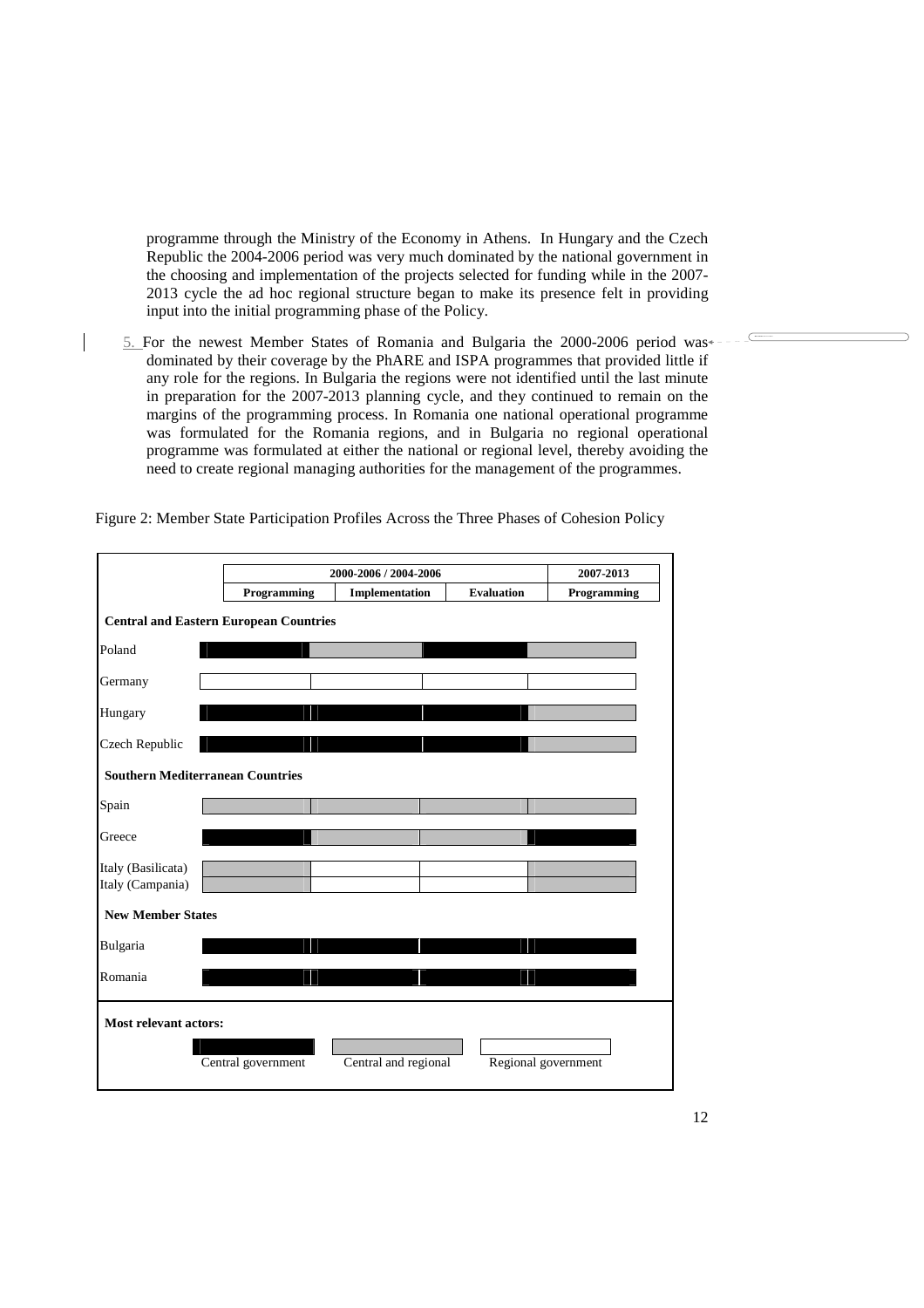government

Source: SOCCOH project, ESOCLAB

#### 3.2.2 The centrality of civil society

Figure 3 provides data on the centrality of civil society in the operationalisation of Cohesion Policy. As it has been seen in Figure 2 the importance of the role of civil society in the policy process is due to vary according to the extent of decentralisation present in the Member States, as shown in Figure 3. Federal and regional structures provide the greatest amount of programming autonomy to sub-national administrative structures and place the regions in a position to interact significantly with organised groups in civil society. In the management of the policy this autonomy translates into a sustained relationship with stakeholders in the selection of priorities and programmes and in the ability of these actors external to the regional administrative structure to engage in parallel actions in support of the investments undertaken by the regional operational programmes.

But the data in Figure 3 also suggest that the longer a region (even in centralised state structures) has participated in the Cohesion Policy the greater is its ability to interact with civil society. A more sustained and continued relationship between Cohesion Policy regional institutional decision makers and regional stakeholders appears to take hold in time. This conclusion is apparent in the higher scores for the two Greek regions (Central and Eastern Macedonia) in comparison to the Polish, Hungarian or Czech regions.





3.3 The Impact of the Single Market on Cohesion: the Study

The second study from which data are drawn to look at multi-level governance in Cohesion Policy focused on the impact of the Single Market on cohesion and the implications for growth,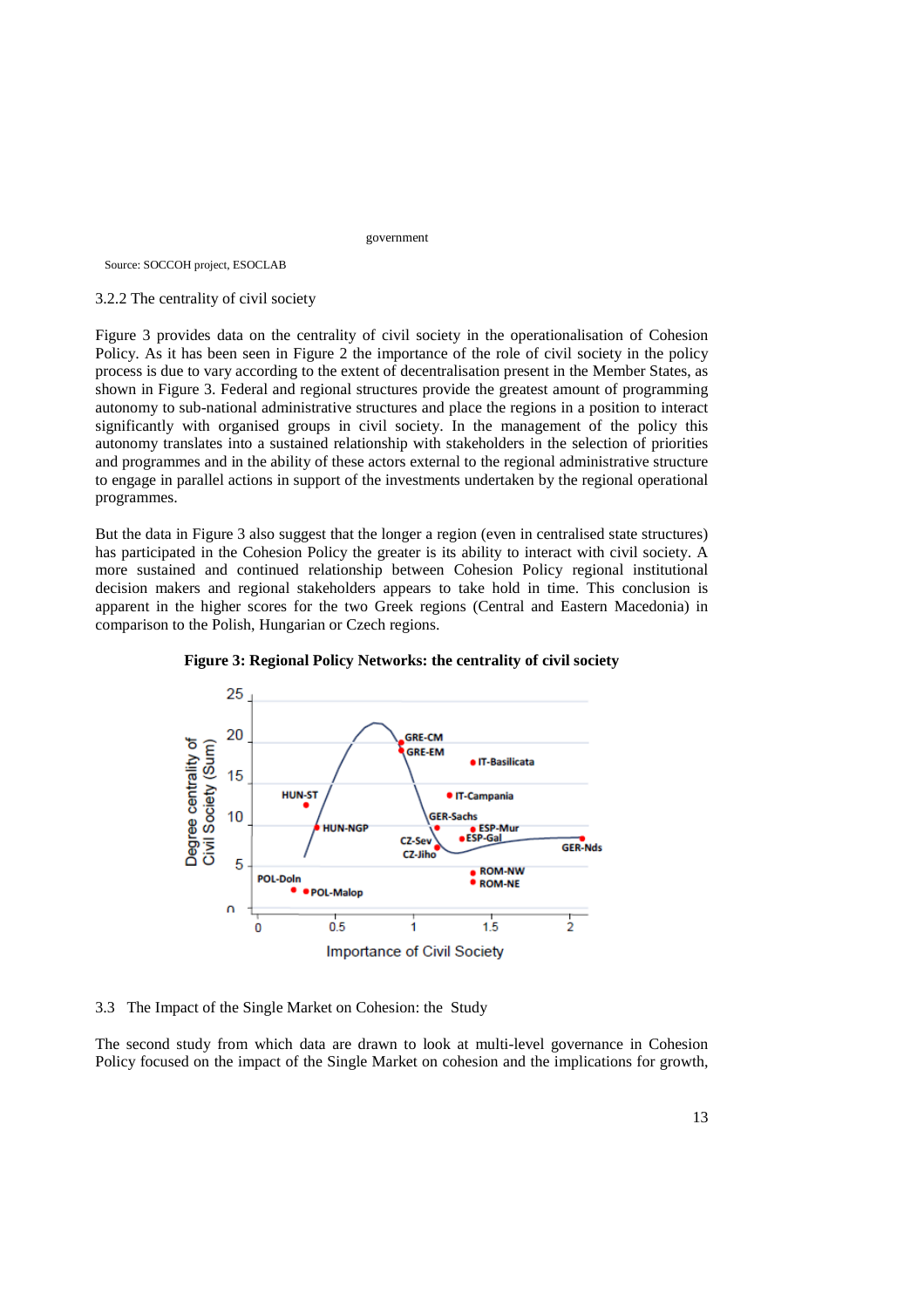competitiveness and employment. Different from the SOCCOH project, the Study set out to select not only a representative sample of regions but also to be inclusive of a number of national capital regions in order to identify the differences in programme selection and management approaches between 'peripheral' and 'core' regions. The selection process was informed by five comparative analytical dimensions: political-institutional regimes, welfare regimes, economic base and related levels of development, socio-cultural traditions, and geographical-infrastructural endowments. The first two dimensions-- political-institutional and welfare regimes—were applied to the analysis of the Member States, in terms of the prevailing 'structural models' and 'policy models' offered in the literature, which speak to different industrial policies as well as educational and gender policies, institutional capacity, and degree of engagement of civil society, among others. Subsequently, the research team applied the other three comparative dimensions— economic base and level of development, socio-cultural traditions, and geographical-infrastructural endowment—to the analysis of regions within the Member States.

The two comparative analytical dimensions suggested four fundamental geographical aggregations, or country clusters: the three Northern EU states (Sweden, Denmark and Finland); eight Central/Western EU members (the UK, Ireland, France, Belgium, the Netherlands, Germany, Austria, Luxembourg); six Southern/Mediterranean members (Italy, Spain, Portugal, Greece, and the two small island Member States of Cyprus and Malta); and the ten new Members in Central and Eastern Europe. Out of the total of 27 Member States, it was selected a sample of 12 states: one Northern state (Sweden); three central states (the UK, France, Germany); three Southern/Mediterranean states (Italy, Spain, and Greece); and six new Central and Eastern states (Poland, Hungary, Czech Republic, Romania, and Bulgaria). A further criterion taken into account when defining the sample was country size, so that a balance could be kept among large, mid-sized and smaller Member States.

The selection of the 19 regions within the 12 sampled states was informed by the three other dimensions: economic base and related levels of development, socio-cultural traditions, and geographical-infrastructural endowments. Because the overall task was to assess the impact of the Single Market on cohesion, it was highlighted the importance of the first dimension which correlates with the status of regions within the Cohesion Policy. Thus: clusters of 'convergence', 'phasing-out', 'competitiveness', and 'phasing-in' regions were selected for the overall sample of 19. As said, appropriately 'national capital regions' were also selected. The regional sample (as illustrated in Table 2) was composed of:

- 9 'convergence' regions: Galicia (Spain), Malopolska and Mazowieckie (including Warsaw) (Poland), Southern Transdanubia (Hungary), Southwest (Czech Republic), Northeast and Bucharest-IIfov (Romania), South Central (Bulgaria) and West Wales (UK);
- 2 'phasing-out' regions: Basilicata (Italy), Central Macedonia (Greece);
- 6 'competitiveness' regions: Nieder Sachsen (Germany), Skane-Blekinge (Sweden), Pays de La Loire (France), Prague (Czech Republic), Central Hungary including Budapest (Hungary) and Madrid (Spain);
- 2'phasing-in' regions: Sardinia (Italy), Southern Aegean (Greece)

Interviews in these 19 regions, complemented by the gathering of extensive documentary information, were carried out during the end of 2010 (November/December) or the beginning of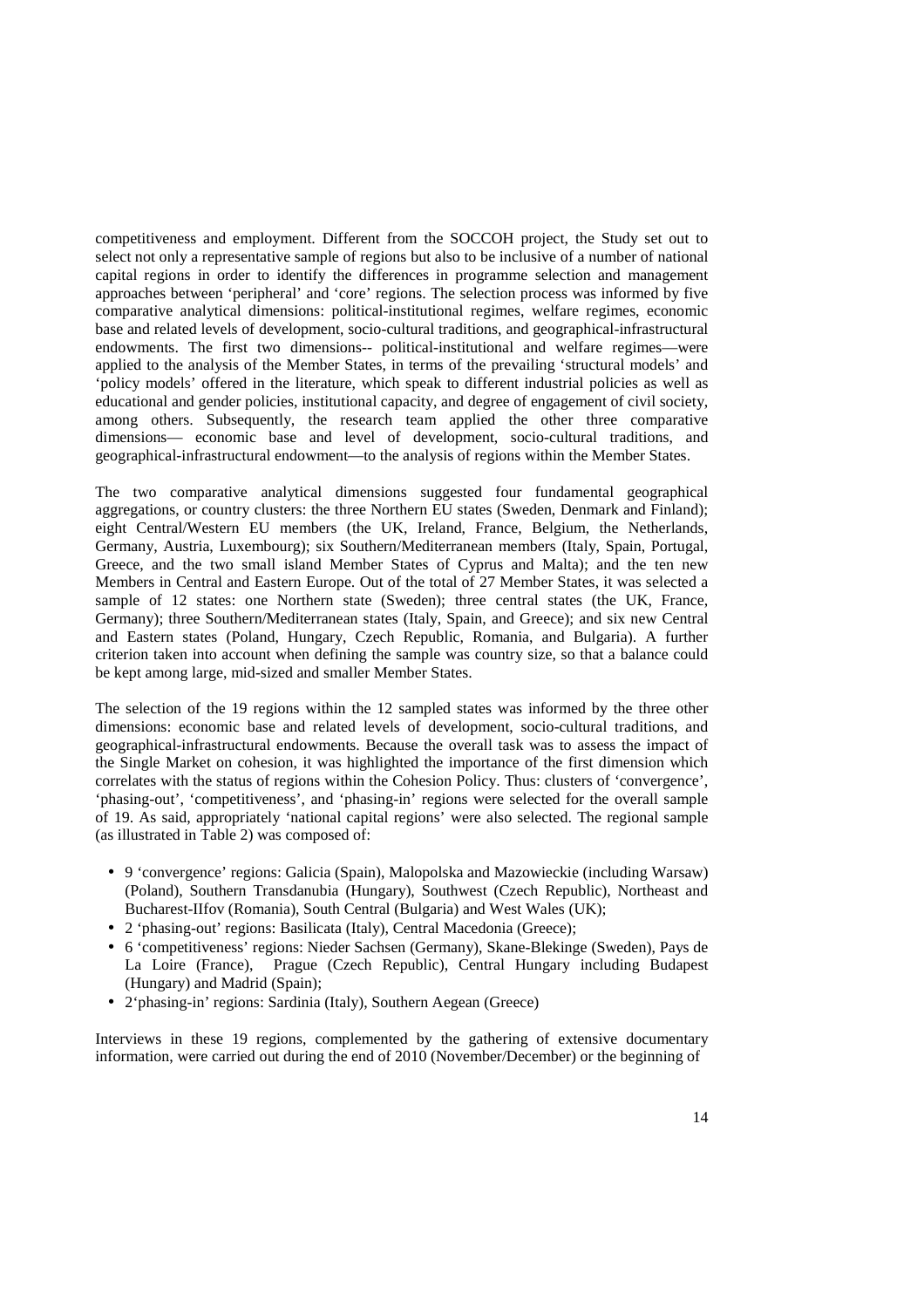2011 (January/February) that is approximately half way through the 2007-2013 programming cycle. Ad hoc prepared questionnaires incorporating both open ended and close ended questions were used for the field work.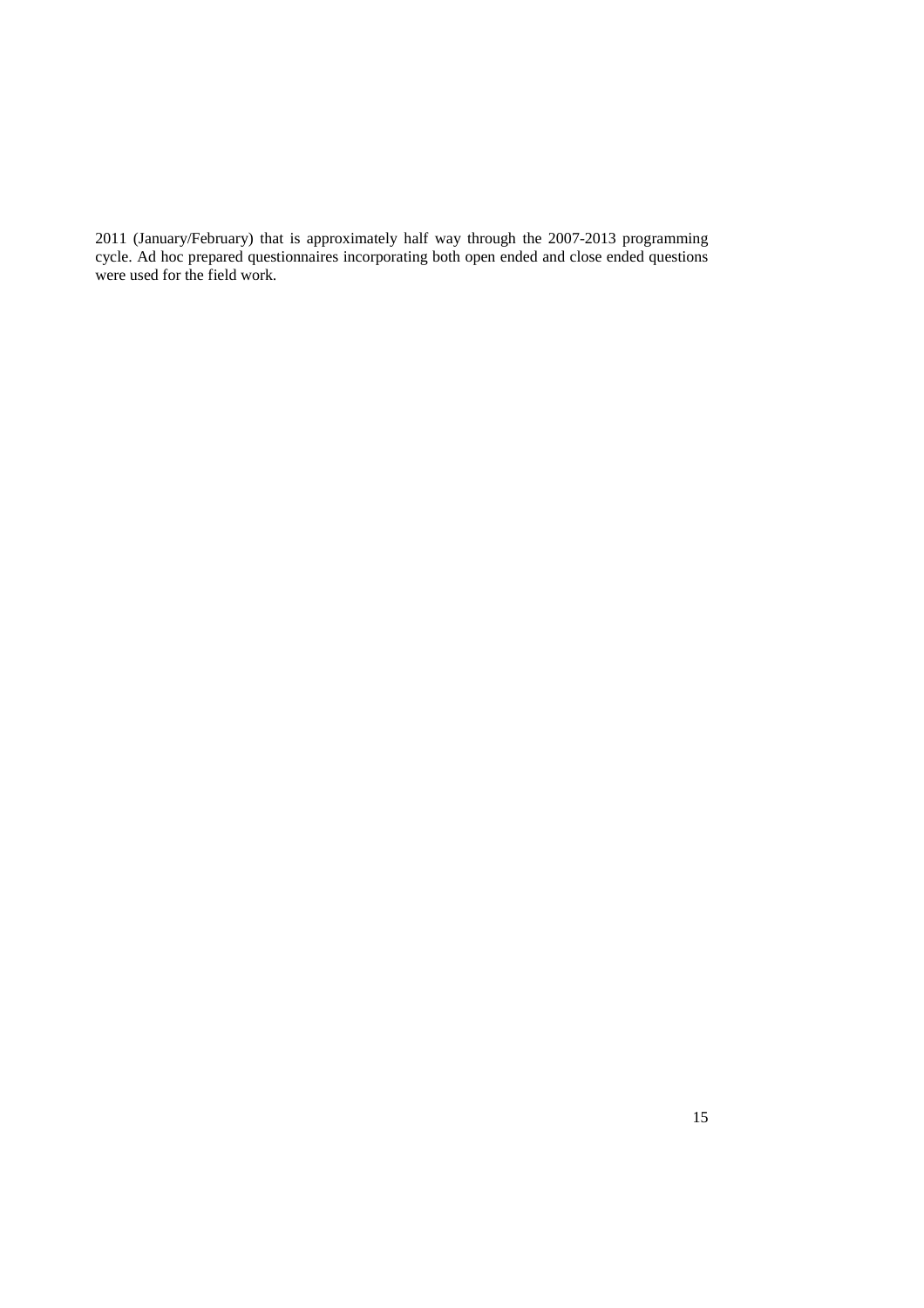| <b>Member State</b> | <b>Region 1</b>    | <b>Region 2</b>   |
|---------------------|--------------------|-------------------|
| Spain               | Galicia            | Madrid            |
| Italy               | Basilicata         | Sardinia          |
| Greece              | Central Macedonia  | Southern Agean    |
| Germany             | Niedershasen       |                   |
| Poland              | Mazowieckie        | Malopolska        |
| Hungary             | South Transdanubia | Central Hungary   |
| Czech Republic      | South West         | Prague            |
| Romania             | Bucarest-Ilfov     | <b>North East</b> |
| Bulgaria            | South Central      |                   |
| Sweden              | Skane-Blekinge     |                   |
| UK                  | <b>West Wales</b>  |                   |
| France              | Pays de la Loire   |                   |

Table 2 The 19 regions covered in the Single Market and Cohesion Project

The combined regional sample covers all of the four types of national institutional structures presented above in Figure 1: Federal systems are represented by Germany; Regional systems by France, Italy, Poland and Spain; countries with Asymmetrical systems by the UK; and the Centralised systems by the new Member States of Romania and Bulgaria, the CEEC countries of Hungary and the Czech Republic, and older Member States of Greece and Sweden with a longer experience with the management of Cohesion Policy.

3.4 Findings from the Cohesion Study: management and partnership approaches in regional OP

While the Cohesion Study was focused on the assessment of the impact of the Single Market on cohesion, a component of it has necessarily been the exploration and understanding of the management and partnership approaches adopted for the realisation of the regional OP in the various Member States. Thus, the interviews carried out in the 12 Member States and 19 regions have yielded a significant amount of primary data on these two analytical dimensions of management and partnership that are of interest for this paper. In particular, based on the analysis of the interview data we have constructed two syntheses of findings regarding such approaches that are presented respectively in Figure 4 and Figure 5. We proceed to discuss the empirical findings in relation to the MLG conceptual framework offered in Figure 1.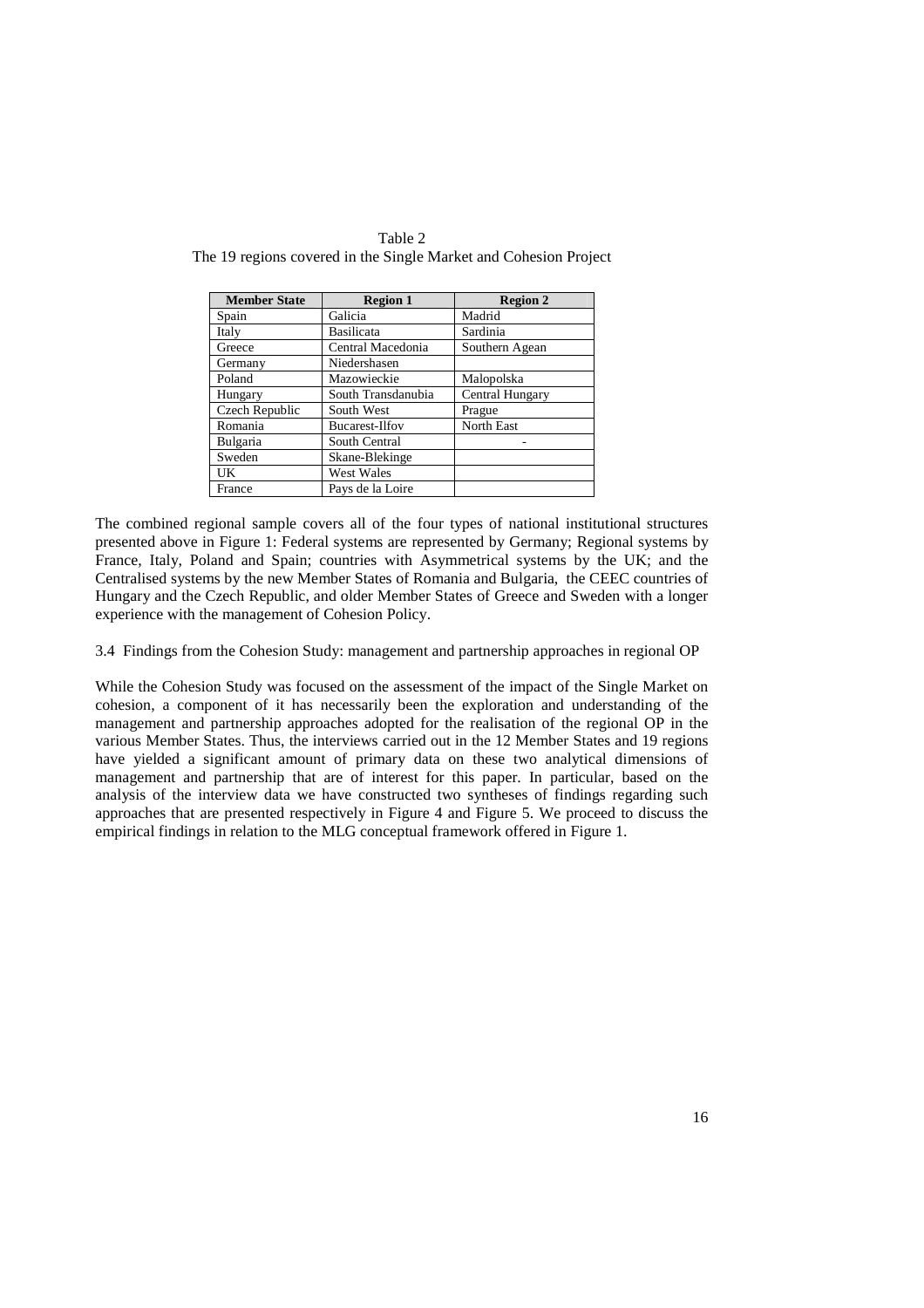| Programme<br>phase<br><b>Member</b><br><b>State</b><br>structure and MS | Programme<br>formulation            | <b>Programme</b><br>implementation  |  |  |  |
|-------------------------------------------------------------------------|-------------------------------------|-------------------------------------|--|--|--|
| Federal                                                                 |                                     |                                     |  |  |  |
| Germany                                                                 | Regional concertation               | Regional concertation               |  |  |  |
| <b>Regionalised (old MS)</b>                                            |                                     |                                     |  |  |  |
| <b>France</b>                                                           | National to regional coordination   | Regional coordination               |  |  |  |
| <b>Italy</b>                                                            | Regional to national coordination   | Regional coordination               |  |  |  |
| <b>Spain</b>                                                            | <b>Balanced</b> coordination        | Regional coordination               |  |  |  |
| <b>Regionalised (new MS)</b>                                            |                                     |                                     |  |  |  |
| Poland                                                                  | National to regional coordination   | National to regional coordination   |  |  |  |
| <b>Asymmetrical</b>                                                     |                                     |                                     |  |  |  |
| UK                                                                      | Regional to sub-regional adjustment | Sub-regional to regional adjustment |  |  |  |
| <b>Centralised (old MS)</b>                                             |                                     |                                     |  |  |  |
| <b>Sweden</b>                                                           | National to regional feed-back      | Regional to national feed-back      |  |  |  |
| Greece                                                                  | National to regional feed-back      | National to regional feed-back      |  |  |  |
| <b>Centralised</b> (new MS)                                             |                                     |                                     |  |  |  |
| <b>Hungary</b>                                                          | National to regional feed-back      | National to regional feed-back      |  |  |  |
| <b>Czech Republic</b>                                                   | National to regional feed-back      | National to regional feed-back      |  |  |  |
| Romania                                                                 | National                            | National                            |  |  |  |
| <b>Bulgaria</b>                                                         | National                            | National                            |  |  |  |

Figure.4. Assessment of management approaches in regional OP (Cohesion Study)

In terms of the management approaches adopted in the first half of the 2007-2013 programming cycle Figure 4 shows a number of interesting empirical results, of which some are coherent with the conceptual framework but others are not.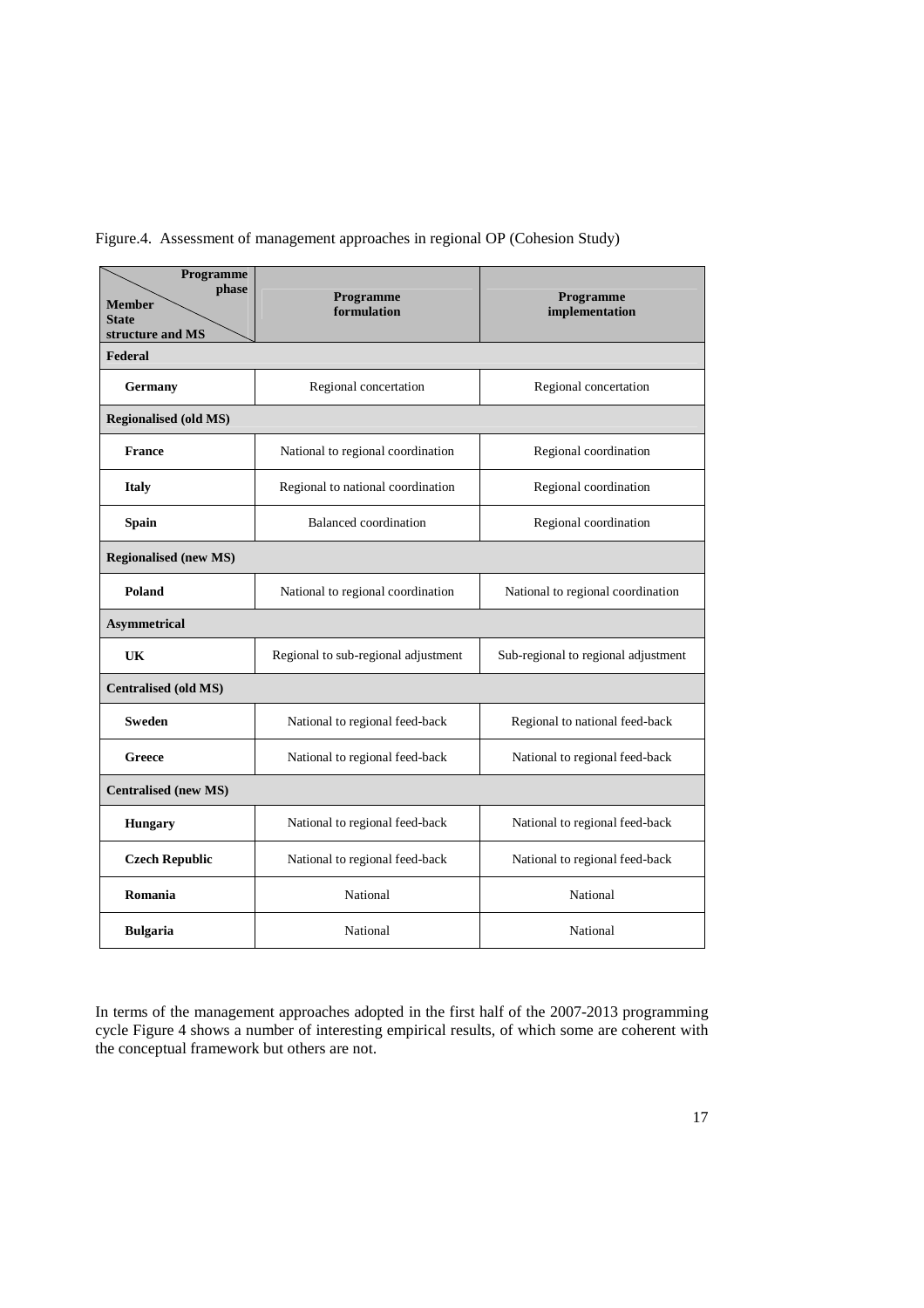| Programme<br>phase<br><b>Member</b><br><b>State</b><br>structure and MS | Programme<br>formulation | Programme<br>implementation |  |  |  |  |
|-------------------------------------------------------------------------|--------------------------|-----------------------------|--|--|--|--|
| Federal                                                                 |                          |                             |  |  |  |  |
| <b>Germany</b>                                                          | Equal status actors      | Equal status actors         |  |  |  |  |
| <b>Regionalised (old MS)</b>                                            |                          |                             |  |  |  |  |
| <b>France</b>                                                           | Continuous consultation  | Discontinuous consultation  |  |  |  |  |
| <b>Italy</b>                                                            | Continuous consultation  | Discontinuous consultation  |  |  |  |  |
| <b>Spain</b>                                                            | Selected consultation    | Selected consultation       |  |  |  |  |
| <b>Regionalised (new MS)</b>                                            |                          |                             |  |  |  |  |
| Poland                                                                  | Selected consultation    | Selected consultation       |  |  |  |  |
| <b>Asymmetrical</b>                                                     |                          |                             |  |  |  |  |
| Continuous consultation<br>UK                                           |                          | Continuous consultation     |  |  |  |  |
| <b>Centralised (old MS)</b>                                             |                          |                             |  |  |  |  |
| <b>Sweden</b>                                                           | Continuous exchanges     | Continuous exchanges        |  |  |  |  |
| Greece                                                                  | Discontinuous exchanges  | Selected exchanges          |  |  |  |  |
| <b>Centralised (new MS)</b>                                             |                          |                             |  |  |  |  |
| <b>Hungary</b>                                                          | Discontinuous exchanges  | Selected exchanges          |  |  |  |  |
| <b>Czech Republic</b>                                                   | Discontinuous exchanges  | Selected exchanges          |  |  |  |  |
| Romania                                                                 | Selected exchanges       | Discontinuous exchanges     |  |  |  |  |
| <b>Bulgaria</b>                                                         | Top-down                 | Top-down                    |  |  |  |  |

Figure 5. Assessment of partnership approaches in regional OP (Cohesion Study)

*Advanced concertation model in Federal system.* Germany, the one Federal system in the sample, in 2007-2013 behaves according to the conceptual model. Both phases of formulation and implementation of regional OP adhere to a regional concertation style of management.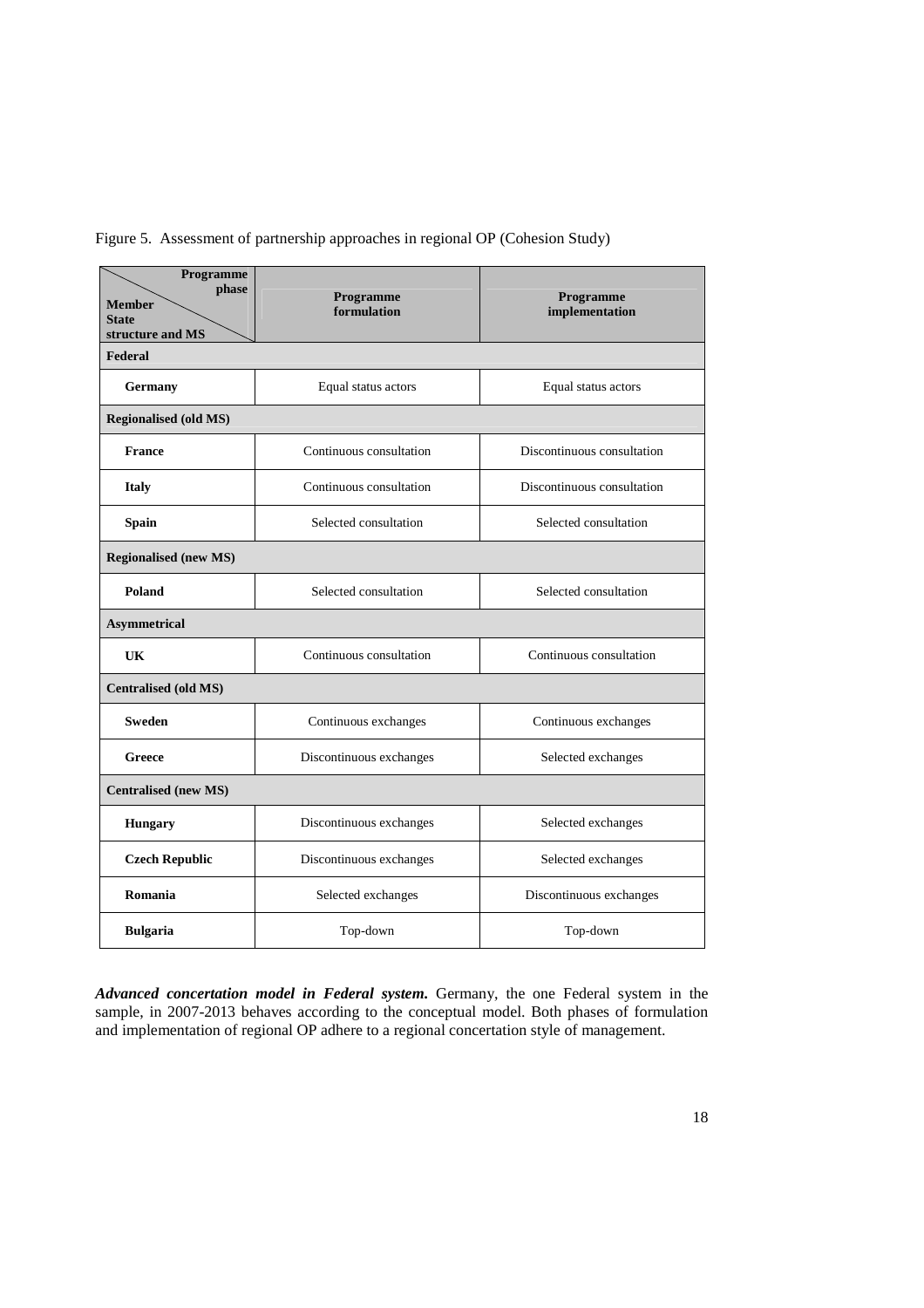*Differential coordination model in old Regionalised systems.* The three old Regionalised systems in the sample while adhering to the inter-institutional coordination approach implement it differently. In France, unlike Italy and Spain, the national level has a stronger role in the formulation phase of the OP, while in all three States the regional level oversees the coordination in the implementation phase.

**Top-down coordination model in new Regionalised system.** Poland is the one case and shows that the role of the national level in coordination is the principal one in both the formulation and implementation phases of programming. Not unexpectedly, length of 'tenure' in the Regionalised category makes a difference in this regard.

*Advanced adjustment model in Asymmetrical system.* The UK is the one Asymmetrical system in the sample and behaves according to the framework, showing the principal position of the regional level vis a vis the sub-regional level in programme formulation but the reverse in programme implementation.

*Differential feed-back model in old Centralised systems*. The two old Centralised systems in the sample behave very differently from one another. While Sweden sees an important role in feedback from the regional administrative level in regional programme implementation, Greece shows a centralisation trend in this cycle of programming.

*Top-down feed-back model in new Centralised systems*. The four new Centralised systems split into two sub-groups. While Hungary and the Czech Republic have a feed-back component involving their administrative regions in program formulation and implementation, the newest Member States of Romania and Bulgaria see the national role in programme formulation and implementation.

Figure 5 shows the empirical findings for the dimension of partnership in the conduct of the 2007-2013 regional OP. Again, some of the findings are coherent with the conceptual framework while others are not.

*Equal status of actors in Federal system.* Coherent with her concertation approach in management Germany embodies the case of partnerships in programming in which regional institutional and stakeholder actors partake fairly equally in both phases of the process.

*Incomplete consultation in old Regionalised systems.* In the three old Regionalized systems partnership approaches are bipolar in nature. France, Italy and Spain express similar partnership approaches, in which numerous stakeholders partake of an institutional process of consultation in the formulation phase, but discontinuous in the implementation phase. Spain shows a narrower selection of participant stakeholders.

*Selected consultation in new Regionalised system*. Poland has moved to adopt partnerships involving stakeholders in both phases of regional programming, but the range of participants is very selective and therefore restricted, particularly in the implementation phase where the regional institutional actors play the key role.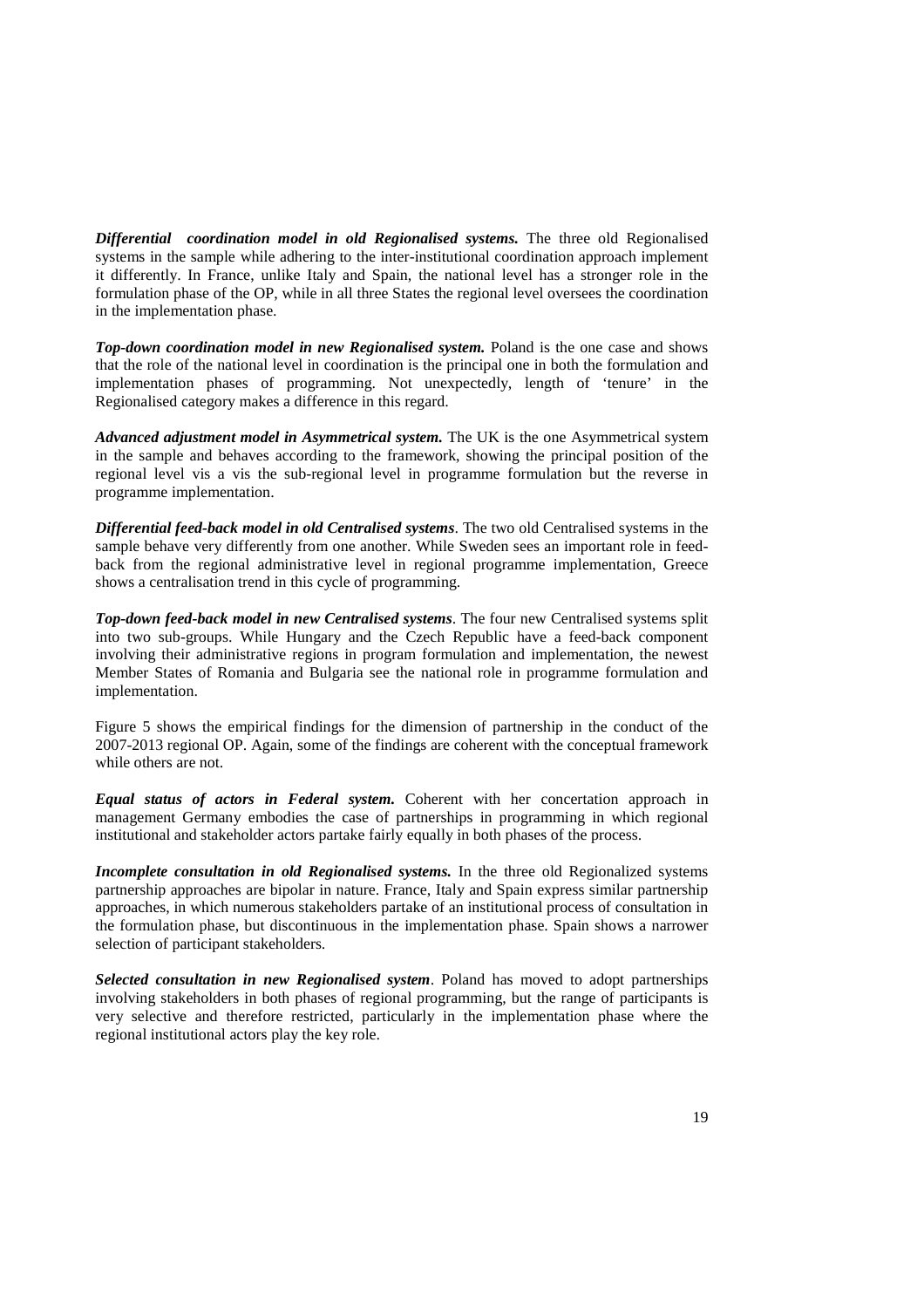*Advanced consultation in Asymmetrical system*. The case of the UK is one of a firmly rooted, institutionalised and proven partnership between regional and sub-regional institutions and stakeholders in both phases of programming.

*Differential top-down exchanges in old Centralised systems.* Sweden and Greece again show distinctly different approaches in partnership definition, as they do in programme management. While Sweden endorses partnerships characterized by continuous exchanges in programming between institutions and stakeholders, Greece shows a pattern of discontinuous exchanges and selective participants.

*Top-down exchanges in new Centralised systems*. Once again in this category of institutional systems there are sub-groups. Hungary and the Czech Republic have an approach to partnership definition similar to Greece's. Of the newest Members Romania has programmes formulated nationally but allowing for a discontinuous involvement of regional stakeholders in the implementation phase, while Bulgaria maintains a principal role for national institutions with minimal stakeholders involvement.

To close this section on relevant finding from the Cohesion Study we comment on Table 3 and Table 4 below, in which the views of our Study respondents are reported in regard to two questions about the impact of programmes on the 'quality of governance' and on the creation of long term partnerships involving stakeholders. The data in the Study are analysed by 'type of respondents', that is by national and regional Management Authorities and regional stakeholders.

Overall, our respondents are of the view that current Cohesion Policy interventions are making a contribution in regard to improving governance. Assessing the overall change made in the '*quality of governance by the current Cohesion Policy interventions'* (Table 3) our respondents express themselves positively in 78.5% of the cases. Again and not unexpectedly national and regional institutional respondents are most positive in their views (respectively, 68.8% and 83.0/5). Instead, it is the assessment of stakeholders that is more negative, whereby only 47.5% of them agree that governance has improved at mid-point in the current cycle.

When reacting to the statement that '*not much progress has been made in creating long term partnership with stakeholders'* (Table 4), a majority of 57.3% of respondents disagree. However, while national institutional respondents disagree at the tune of 70.4% and regional institutional respondents at the tune of 60.5% stakeholders are more critical of the results achieved with only 37.3%, of them being in disagreement with the statement. Altogether, significant improvements still need to be made to MLG in Cohesion Policy to convince stakeholders that their role in programming is effective and efficiently sought.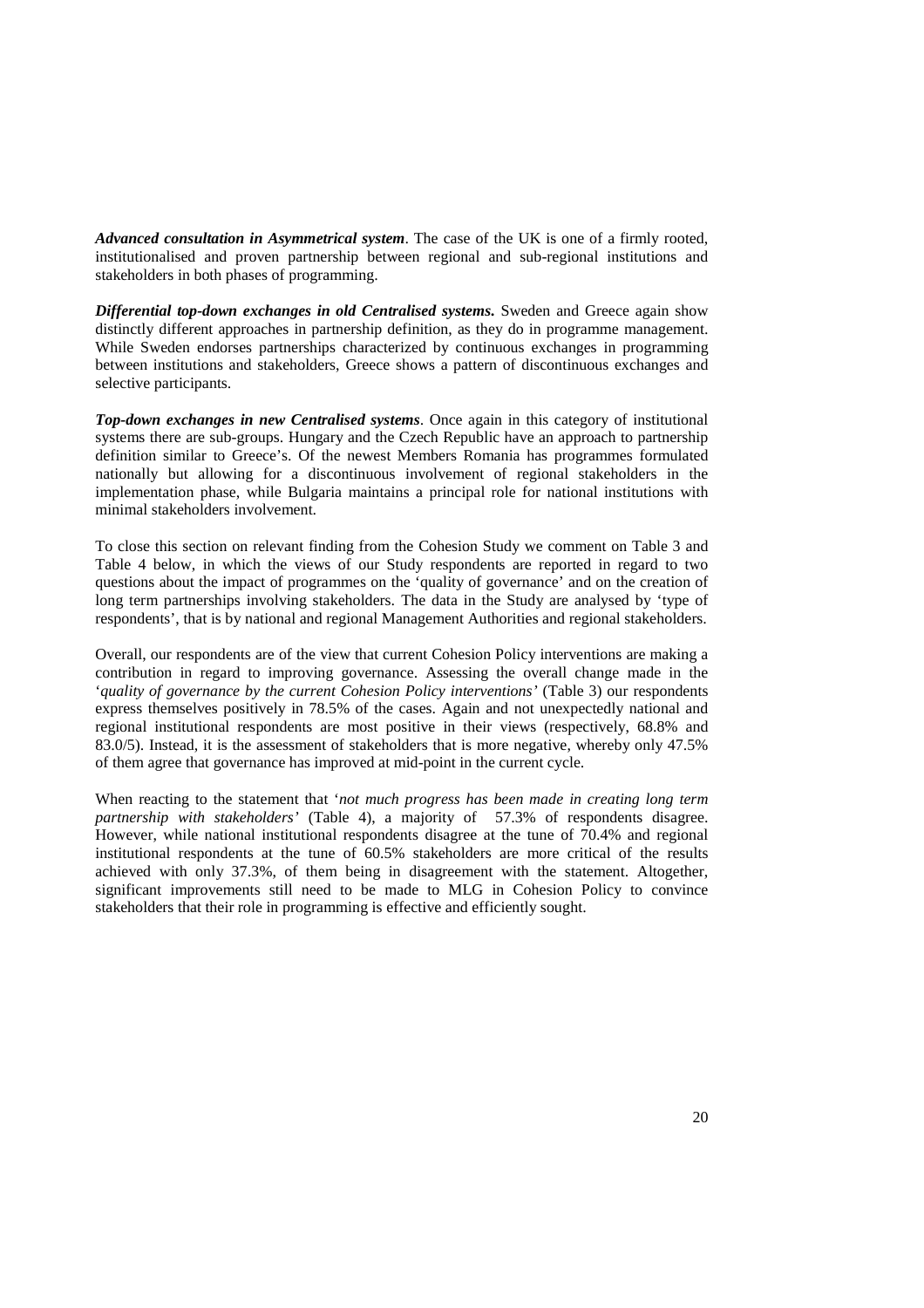#### Table 3.Respondent views on quality of governance

| The overall quality of governance has been improved by Cohesion Policy interventions in this region $(\%)$ |                                                           |      |      |          |       |  |
|------------------------------------------------------------------------------------------------------------|-----------------------------------------------------------|------|------|----------|-------|--|
|                                                                                                            | Tot<br>Very much<br>Very much<br><b>Disagree</b><br>Agree |      |      |          |       |  |
|                                                                                                            | agree                                                     |      |      | disagree |       |  |
| National                                                                                                   | 16.4                                                      | 53.4 | 24.7 | 5.5      | 100.0 |  |
| Regional                                                                                                   | 17.1                                                      | 65.9 | 14.6 | 2.4      | 100.0 |  |
| Stakeholder                                                                                                | 1.6                                                       | 45.9 | 34.4 | 18.0     | 100.0 |  |
| Total                                                                                                      | 12.5                                                      | 56.0 | 23.6 | 7 Q      | 100.0 |  |

 $N = 216$ 

| Table 4. Respondent views on long term partnerships |  |  |
|-----------------------------------------------------|--|--|
|                                                     |  |  |

| Not much progress has been made in this region in creating <b>long term partnerships</b> with civil society stakeholders<br>in the conduct of Cohesion Policy interventions (%) |       |      |      |          |       |  |
|---------------------------------------------------------------------------------------------------------------------------------------------------------------------------------|-------|------|------|----------|-------|--|
|                                                                                                                                                                                 |       |      |      |          |       |  |
| Very much<br><b>Disagree</b><br>Very much<br>Tot<br>Agree                                                                                                                       |       |      |      |          |       |  |
|                                                                                                                                                                                 | agree |      |      | disagree |       |  |
| National                                                                                                                                                                        | 4.2   | 25.4 | 56.3 | 14.1     | 100.0 |  |
| Regional                                                                                                                                                                        | 0.0   | 39.5 | 42.0 | 18.5     | 100.0 |  |
| Stakeholder                                                                                                                                                                     | 10.2  | 52.5 | 33.9 | 3.4      | 100.0 |  |
| Total                                                                                                                                                                           | 4.3   | 38.4 | 44.5 | 12.8     | 100.0 |  |
| $\mathbf{M}$ $\mathbf{A}$ 1.1                                                                                                                                                   |       |      |      |          |       |  |

 $N = 211$ 

#### **4. Conclusions: assessment of MLG in Cohesion Policy**

By the mid-term point in the current cycle of programming, MLG in Cohesion Policy has gained momentum and acceptance as a process, achieved concrete results but remains to be more fully *adopted* and *adapted* across the Member States. These two conditions are key to the best possible Cohesion Policy results from MLG in the future. Not adequately 'adopted' because, for example, there are still the cases of the newest Member States where MLG in Cohesion Policy is still in its infancy. Not adequately 'adapted' because it should be clear to all that the different constitutional-institutional structures of Member States call for differential patterns of MLG that are germane to each of the structures; additionally, that such patterns can only be incrementally put into place within their respective structures. A learning curve is also at play within Member States' administrative *apparati* as well within their civil societies.

These two conditions mark the direction in MLG development and, when met, they would insure over time the most efficient and most effective multi-polar system of MLG patterns across the EU. In closing, in Figure 6 we present the efficiency and effectiveness scores for MLG management and partnership approaches that on the basis of the Cohesion Study<sup>5</sup> data we have calculated for the four categories of Member States in our sample. In essence Figure 6 comprises the overall picture of where things are at mid point in the current cycle. These are summary scores; in this regard of course they obscure the significant differences between 'old' and 'new' Members and also the differences articulated by respondents with regard to individual Member

The Study 'indices' of Efficiency, Effectiveness, and Sustainability, have been constructed on the basis of the responses to clusters of close-ended questions in the ad hoc prepared questionnaires.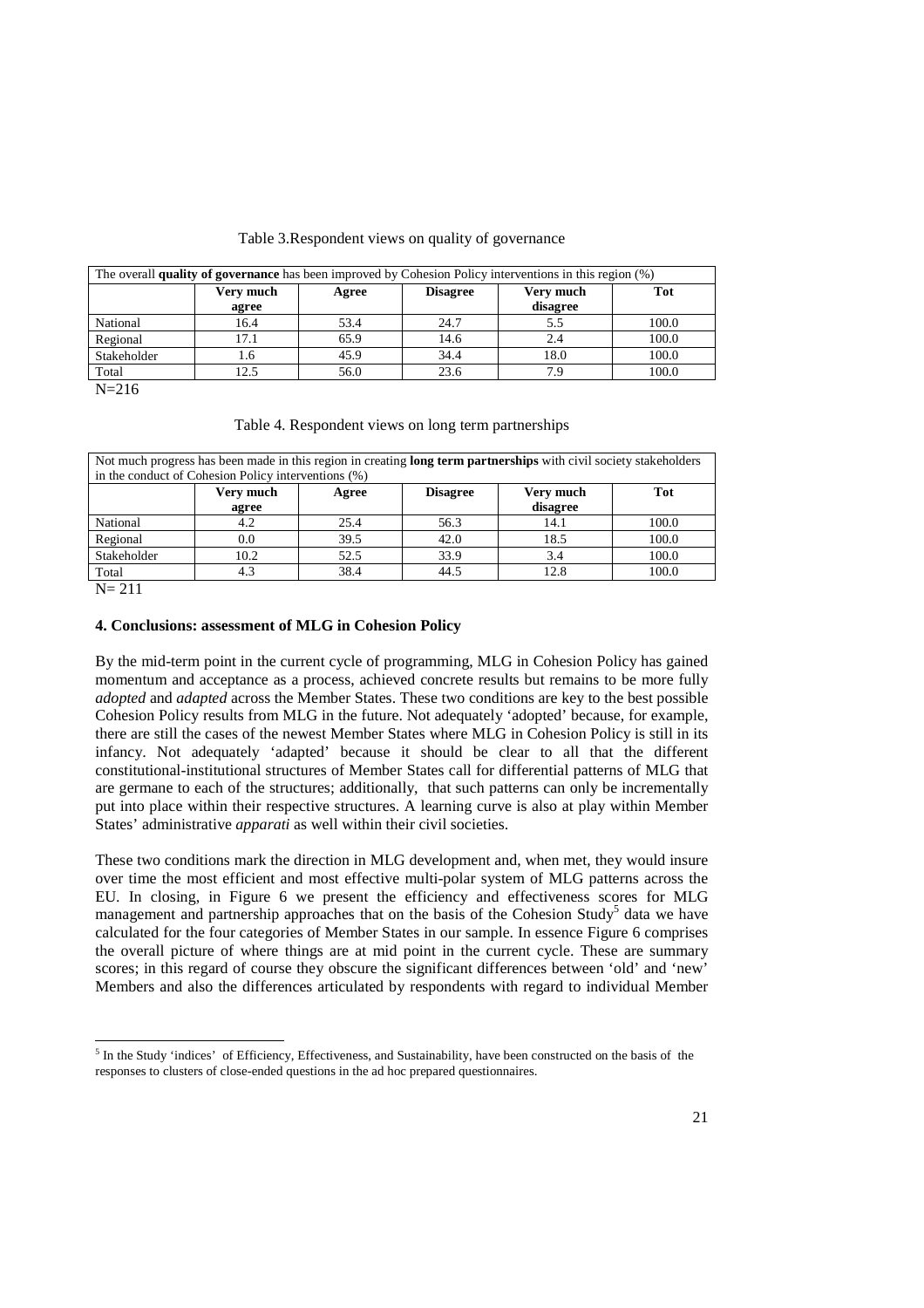States. However, our intent in closing is to contribute to a debate, by painting the most synthetic picture possible and leaving more detailed presentations to other papers of ours and of others.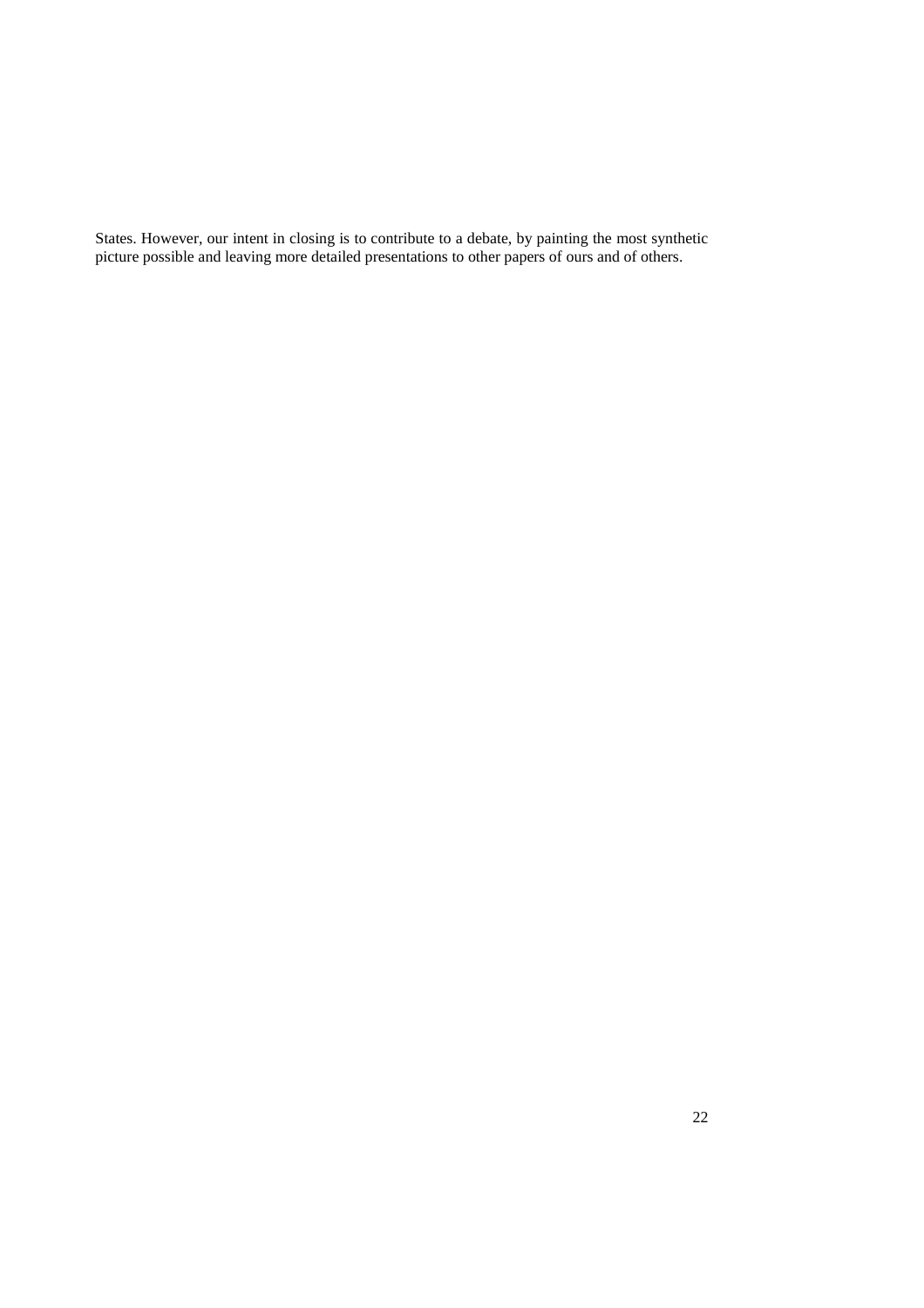# Figure 6**.** Efficiency and effectiveness scores for MLG management and partnership approaches in Cohesion Policy, in Member State sample

|                                              | Federal | Regional | <b>Asymmetrical</b> | <b>Centralized</b> |
|----------------------------------------------|---------|----------|---------------------|--------------------|
| a) Management of Operational<br>Programmes*  |         |          |                     |                    |
| b) Definition of nature of<br>partnership ** |         |          |                     |                    |

Legend: a) \* Efficiency scores:  $4 = \text{very efficient}$ ;  $3 = \text{efficient}$ ;  $2 = \text{inefficient}$ ;  $1 = \text{very inefficient}$ . b) \* \* Effectiveness scores:  $4 = \text{very effective}$ ;  $3 = \text{effective}$ ;  $2 = \text{ineffective}$ ;  $1 = \text{very ineffective}$ .

Source: Esoclab. Elaborated by the authors from Cohesion Study data.

## **Bibliography**

ADAPT. 2003. 'EU Enlargement and Multi-Level Governance in European Regional and Environmental Policies: Patterns of Institutional Learning, Adaptation and Europeanization among Cohesion Countries (Greece, Ireland and Portugal) and Lessons for New Members (Hungary and Poland' Fifth Framework Programme, European Commission.

Arnstein, Sherry R. 1969. 'A Ladder of Citizen Participation' Journal of the American Institute of Planners 35 (4) pp. 216-224

Barca, Fabrizio. 2009. An Agenda for a Reformed Cohesion Policy.

Beierle, Thomas. 2002. 'The Quality of Steakholder-Based Decisions' Risk Analysis 22 (4) pp. 739-749

Coleman, James. 1988. 'Social Capital in the Creation of Human Capital' American Journal of Sociology 94, supplement, pp. 95-119

Constabile, L. (ed).1996. Istituzioni e sviluppo economico nel Mezzogiorno (Bologna: Il Mulino)

Connor, Desmond. 1988. 'A New Ladder of Citizen Participation' National Civic Review 77 (3) pp. 249-257

Edelenbos, Jurianand Erik Hans Kljn. 2006.'Managing Stakeholder Involvement in Decision Making: A Comparative Analysis of Six Interactive Processes in the Netherlands' Journal of Public Administration Research and Theory 16 (3), pp. 417-446

Esoclab. www.esoclab.eu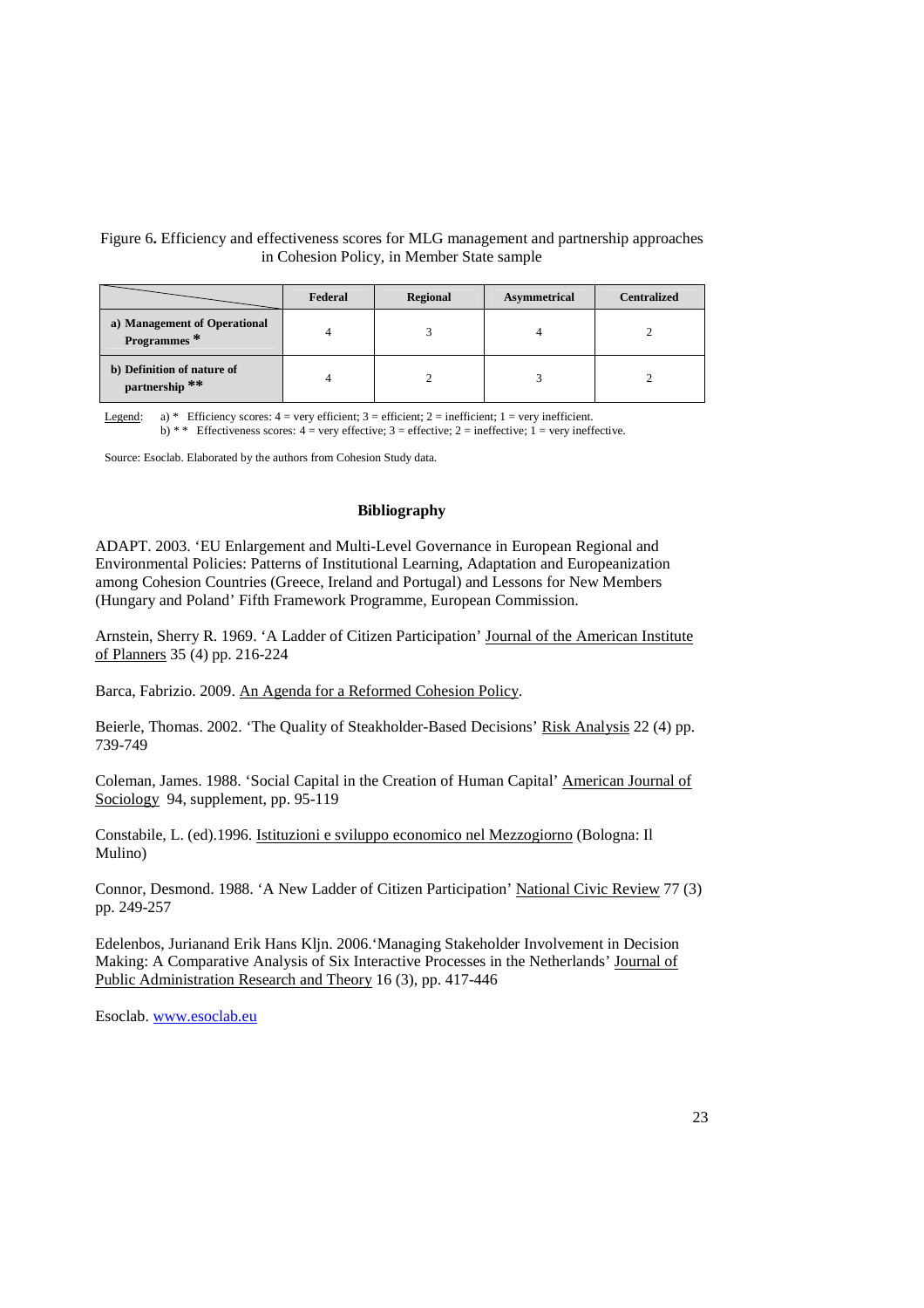Healy, Patsy. 1998. 'Collaborative planning in a stakeholder society'. Town Planning Review 69 (1)

----------1992. 'Planning through debate: the communicative turn in planning theory' Town Planning Review 63 (2) pp. 143-153

Hooghe, Lisbet and Gary Marks. 2003. "Unraveling the Central State, but How? Types of Multi-Level Governance", American Political Science Review, Vol. 97, No. 2, pp. 233-244.

Irvin, Renee and John Stansbury.2004. 'Citizen Participation in Decision Making: Is it worth the Effort?' Public Administration Review January-February 64 (1) pp. 55-65

Leonardi, Robert. 2005.Cohesion Policy in the European Union (London: Palgrave)

Leonardi, Robert and Raffaella Y. Nanetti**.**2008**.**La sfida di Napoli: capitale sociale, sviluppo e sicurezza (Milan: Guerini)

McGuirk, P.M. 2001. 'Situating communicative planning theory: context, power, and knowledge' Environment and Planning 33 (2) pp. 195-217

North, D. 1990. Institutions, Institutional Change and Economic Performance (Cambridge: Cambridge University Press)

OECD. 2001. Citizens as Partners. Handbook on Information, Consultation and Public Participation in Policy Making (Paris: OECD)

Ostrom, Elinor. 1990. Governing the Commons (New York: Cambridge University Press)

Paraskevopoulos, Christos and Robert Leonardi. 2004. 'Adaptational Pressures and Social Learning in European Regional Policy: Cohesion (Greece, Ireland, and Portugal) vs CEE (Hungary and Poland) countries' Regional and Federal Studies 14 (3) pp. 315-354.

Putnam, Robert D. 1995. 'Bowling Alone: America's Declining Social Capital' Journal of Democracy 6 (1) pp. 65-78

Putnam, Robert D. with Robert Leonardi and Raffaella Nanetti. 1993. Making Democracy Work (Princeton: Princeton University Press)

Reich, Robert. 1990. 'Policy Making in a Democracy' in The Power of Public IdeasR.Reich (ed.) (Cambridge, MA: Harvard University Press) pp. 123-156

Romer, P. 1994. 'The Origins of Endogenous Growth' Journal of Economic Perspectives 8 (1) pp. 3-22

Smets, Isabelle. 2011."Conditionality: Carrot and Stick" in Europolitics: Structural funds 2014- 2020, New Rules, 7 October, Supplement to No. 4289, pp. 18-19.